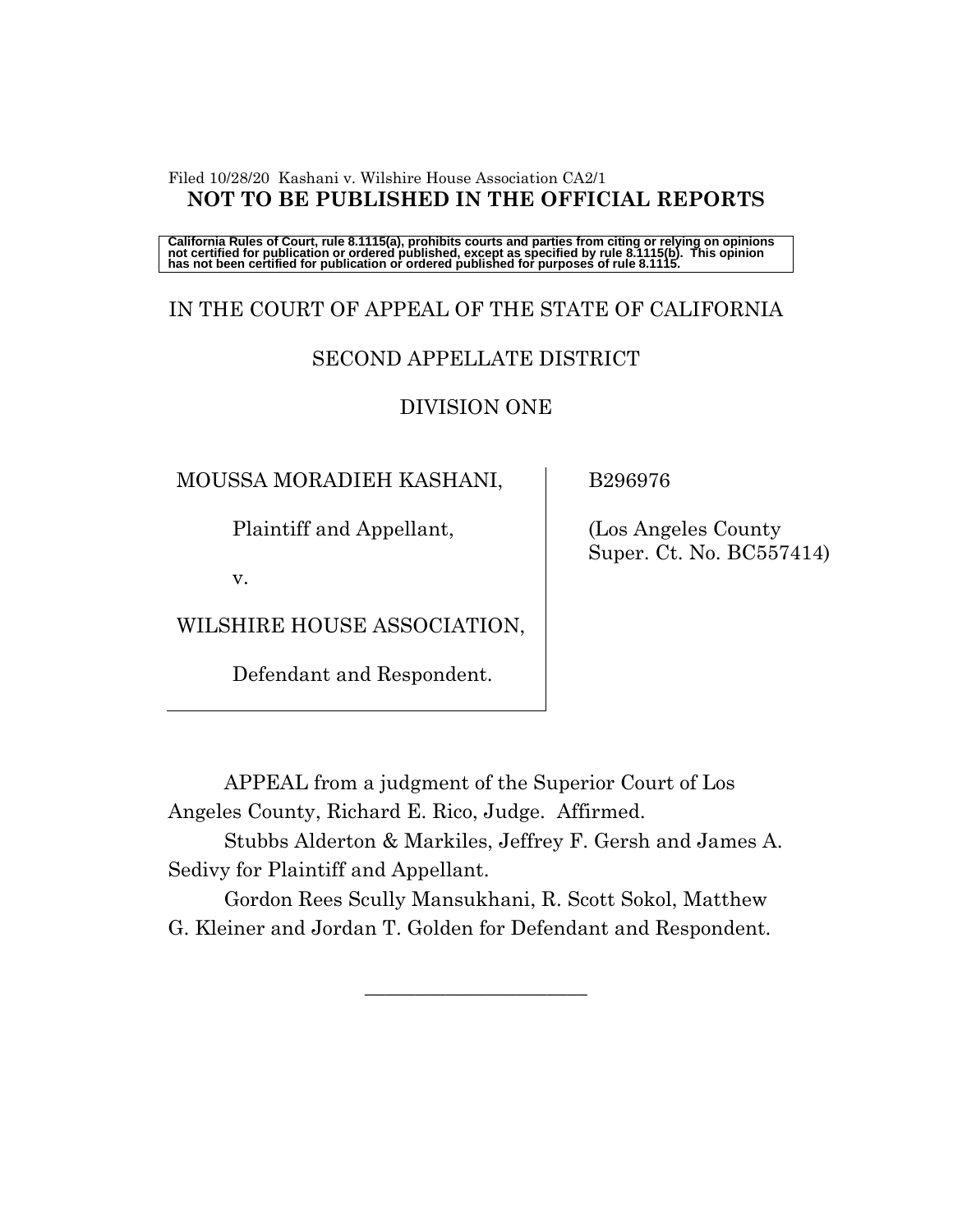Plaintiff and appellant Moussa Moradieh Kashani is an owner of several condominium units in a real estate development commonly known as Wilshire House Condominiums (Wilshire House). Defendant and respondent Wilshire House Association (WHA) is the homeowners' association for Wilshire House. In May 2014, Kashani sought to exercise his right of first refusal pursuant to WHA's Declaration of Covenants, Conditions and Restrictions (CC&Rs) to buy condominium unit 704 at Wilshire House (Unit 704). Another Wilshire House condominium unit owner, Andres Cantor, also sought to exercise his right of first refusal to purchase Unit 704. Under the CC&Rs, if more than one owner exercises his or her right of first refusal, WHA is to conduct a random drawing to determine which owner may purchase the unit.

WHA, through its attorney Michael Rabkin, determined that Cantor's exercise of his right of first refusal complied with the CC&Rs and that Cantor could purchase Unit 704. Rabkin also determined Kashani's attempt to exercise his right of first refusal did not comply with the CC&Rs, and WHA informed Kashani that he was not eligible to purchase Unit 704. Because there was only one valid exercise of the right of first refusal, WHA did not conduct a random drawing.

Kashani sued, asserting WHA breached the CC&Rs and fraudulently misrepresented to him how to comply with the CC&Rs and that his submission did comply.

WHA moved for summary judgment. Relying on Kashani's discovery responses in which he stated WHA had an obligation under the CC&Rs to conduct a random drawing, the trial court concluded Kashani had only a 50 percent chance of winning the drawing and, thus, could never establish causation or damages by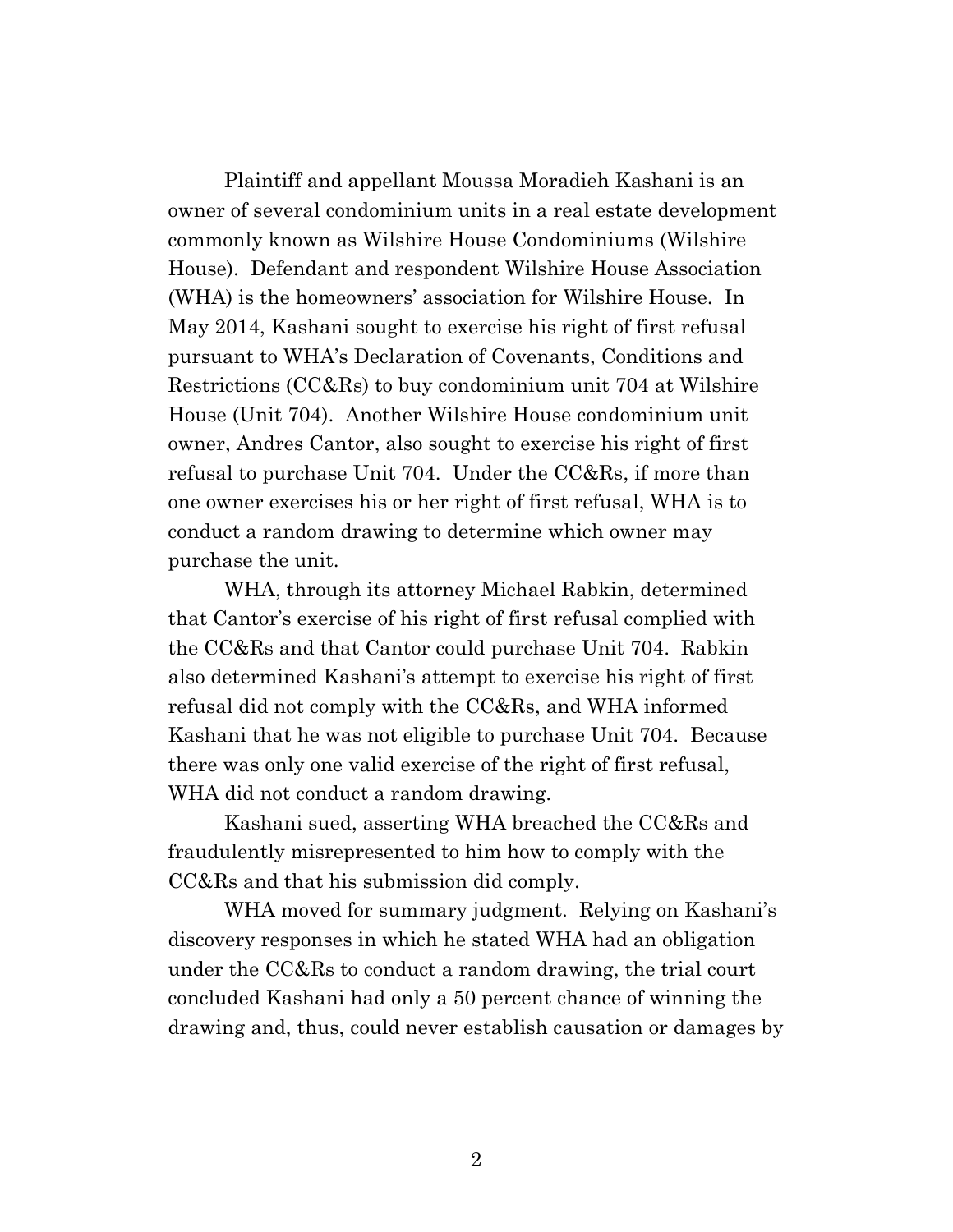a preponderance of the evidence. Although Kashani argued in his opposition that his was the only valid offer and a random drawing was not required, the trial court concluded that Kashani could not contradict his earlier position to avoid summary judgment. The trial court also awarded attorneys' fees and costs to WHA.

On appeal, Kashani argues the trial court erred in granting summary judgment because his opposition raised triable issues of material fact—principally, that his offer complied with the CC&Rs and Cantor's offer did not. Kashani further argues the trial court erred in not considering his arguments and supporting evidence that Cantor's offer did not comply with the CC&Rs because his declaration did not contradict his discovery responses on this issue. Also, Kashani contends, for the first time on appeal, that he is entitled to nominal damages. Kashani also appeals the award for attorneys' fees and costs on the bases that in reversing the motion for summary judgment such fees must also be reversed, and regardless of whether we reverse the summary judgment ruling, the trial court abused its discretion in awarding certain attorneys' fees and costs.

We agree with Kashani that his declaration did not contradict his discovery responses as to whether Cantor's offer complied with the CC&Rs or whether there should be a random drawing. However, we conclude that there is no disputed issue of material fact that Kashani's offer did not comply with the CC&Rs. We also conclude Kashani cannot demonstrate a dispute of material fact as to whether WHA's general manager Stacy Gerowitz's allegedly fraudulent statements caused Kashani's alleged damages. We also conclude, as to the attorneys' fees and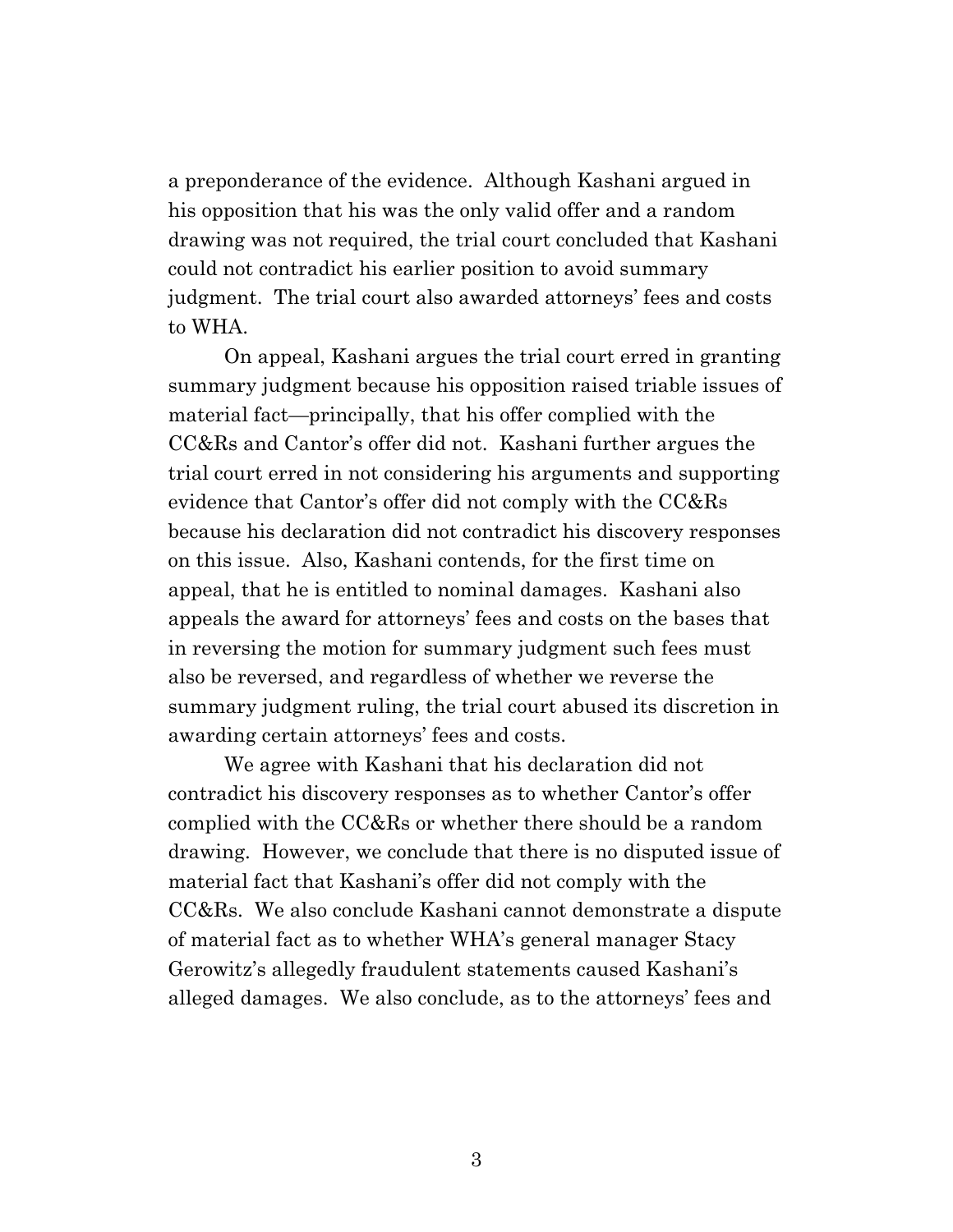costs that we have jurisdiction to review, that the trial court did not abuse its discretion. Accordingly, we affirm.

#### **FACTUAL AND PROCEDURAL BACKGROUND**

We base our factual summary on the parties' undisputed facts or otherwise identify the source of the facts.

## **A. Procedure for Exercising a Right of First Refusal According to the CC&Rs**

Section 17 of the CC&Rs provides the WHA board (Board) and each owner of a condominium unit in Wilshire House with "a [r]ight of [f]irst [r]efusal to purchase any [c]ondominium upon its [o]wner's voluntary election to sell" the unit. Section 17.2 requires the Board to mail to each owner "written notice" of the potential sale, including a complete copy, with exhibits, of the third party's offer to purchase the unit. This mailing triggers the running of a refusal period that concludes at 11:59 p.m. on the 15th day from the mailing. During the refusal period, the Board or any owner may exercise their right of first refusal.

Section 17.3 of the CC&Rs states, in part, that "[a]ny attempt to exercise the [r]ight of [f]irst [r]efusal shall be invalid and unenforceable unless accomplished during the [r]efusal [p]eriod and in the following manner: an [o]wner shall submit to the Board a fully executed written offer to purchase the [u]nit, including all exhibits referred to therein, which such offer shall be identical in all respects to the offer contained in the [o]ffer [n]otice, but for the name of the [o]wner making the offer."

According to section 17.4, "If the Board receives more than one offer prior to the expiration of the [r]efusal [p]eriod, it shall determine by random drawing the offer which shall constitute the sole exercise of the [r]ight of [f]irst [r]efusal contained herein." If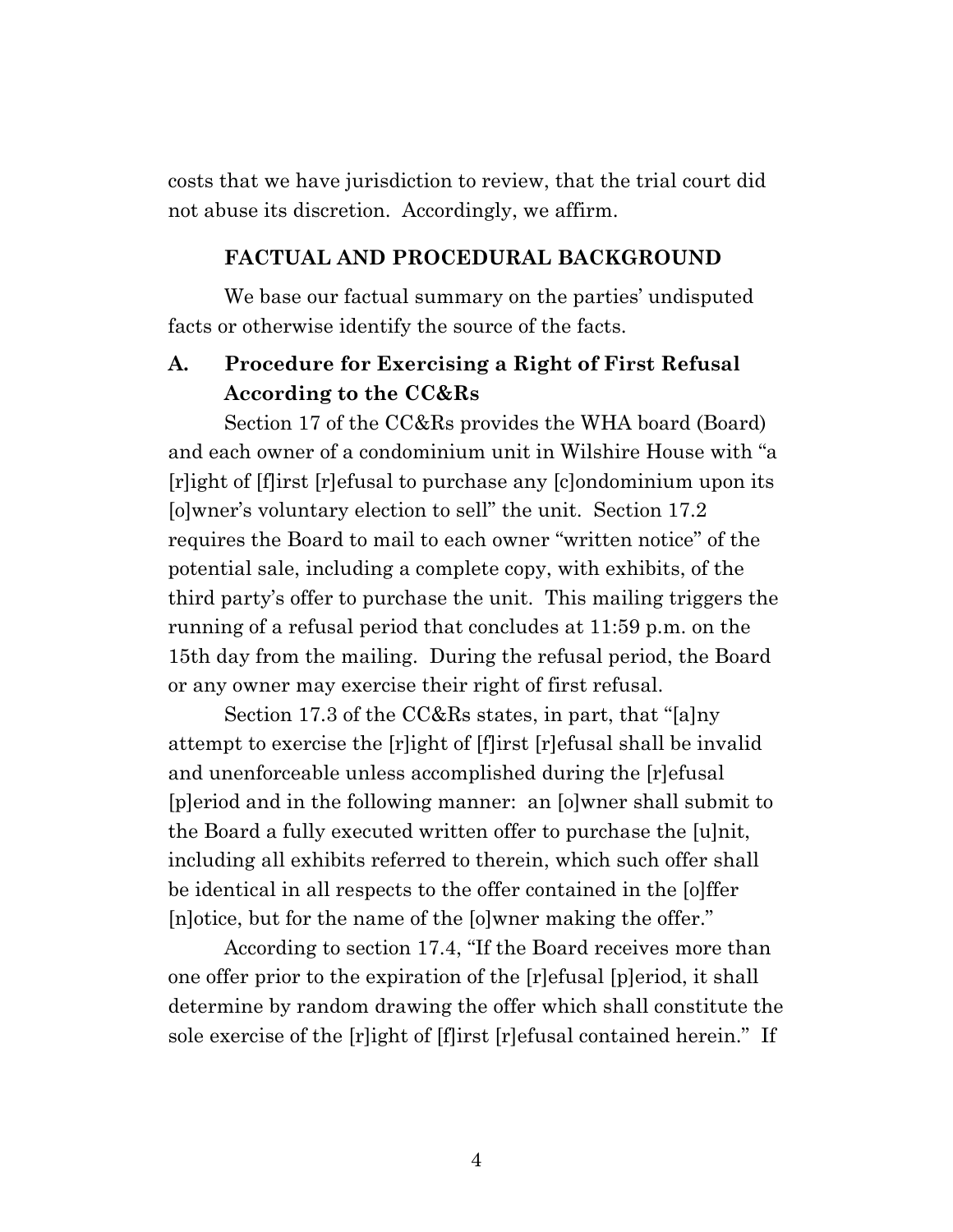the owners do not make an offer prior to the expiration of the refusal period, the seller of the unit may sell the unit to the original prospective third-party buyer.

Section 19.8 of the CC&Rs requires that except as otherwise provided, "any notice or communication . . . required by [the CC&Rs] shall be in writing."

## **B. WHA Notifies the Owners of Their Opportunity to Exercise Their Right of First Refusal for Unit 704**

Kashani received a letter dated May 7, 2014, from WHA, signed by Gerowitz. The letter provided notice that The Geldin Family Trust intended to sell Unit 704 to the Soltani Family Trust. The letter stated that section 17 of the CC&Rs grants each owner a right of first refusal to purchase Unit 704 and that any exercise of the right of first refusal must be received by the Wilshire House management office by May 22, 2014, at 11:59 p.m. The letter attached a document dated May 5, 2014, which summarized the basic terms of the transaction and indicated that Diane Manns of Coldwell Banker was the agent for the buyer and seller and would receive 5 percent commission (May 5, 2014 Agent Information). The letter also attached a copy of the purchase and sale agreement, with exhibits, and advised the owners to "[p]lease refer to the CC&Rs for additional details."

On May 21, 2014, owner Dr. David Cantor, acting on behalf of his son Cantor, submitted documents and a deposit check in an effort to exercise his right of first refusal.

## **C. Kashani Attempts to Exercise His Right of First Refusal for Unit 704**

According to his discovery responses, Kashani has been a real estate investor since 1986. Thus, as he averred in his declaration in support of his opposition to the motion for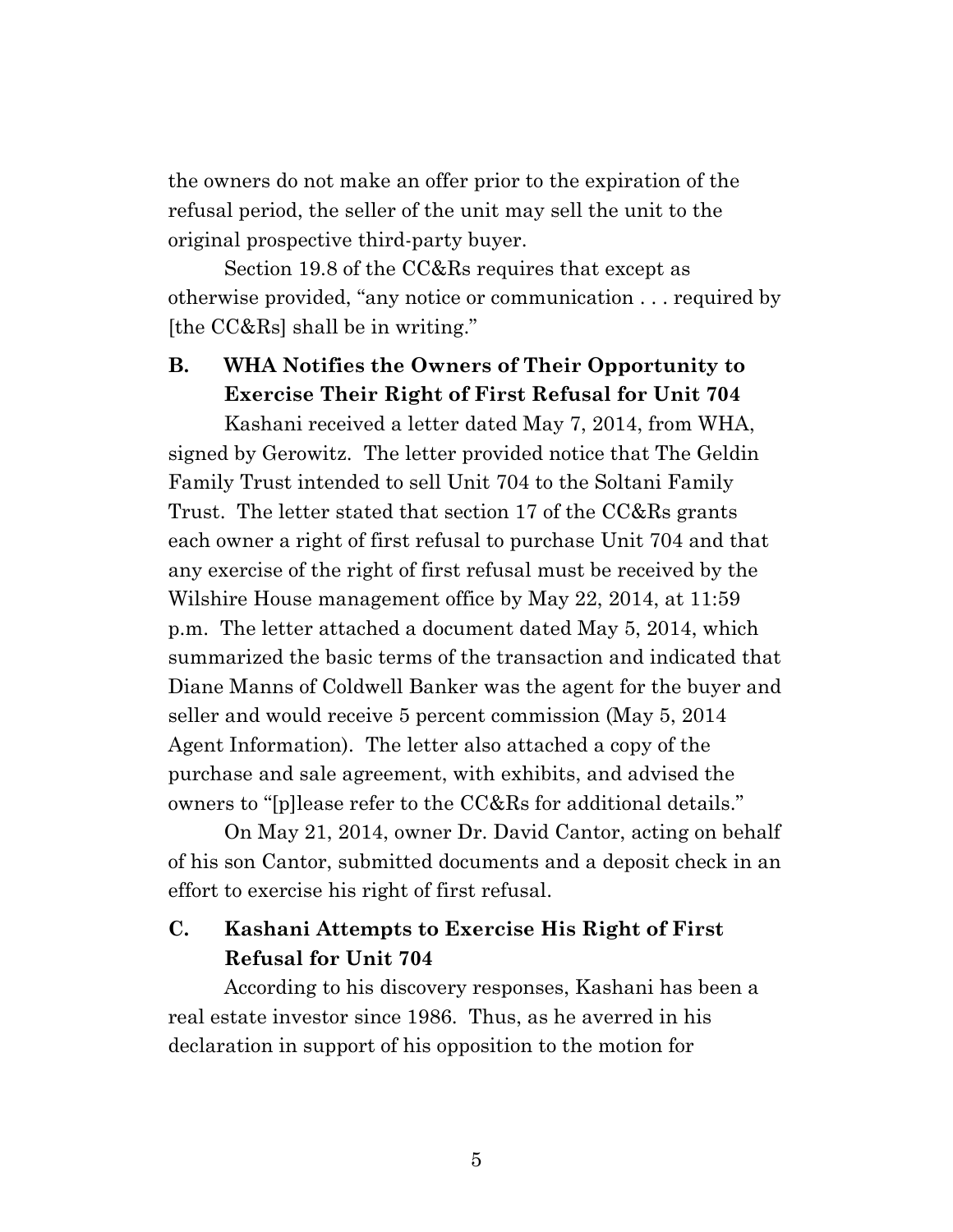summary judgment, in May 2014, Kashani owned three condominium units at Wilshire House, "two of which [he] purchased by exercising [his] right of first refusal." On May 22, 2014, Kashani sought to exercise his right of first refusal again, this time to purchase Unit 704.

As Kashani alleged in his first amended complaint: "On May 22, 2014, pursuant to the . . . instructions of WHA's representatives, . . . Gerowitz and WHA's attorney [Rabkin], [Kashani] timely and properly exercised his [r]ight of [f]irst [r]efusal . . . by personally delivering to . . . Gerowitz . . . the required letter, deposit, and accompanying documents agreeing to enter into (i.e., accepting) the [p]urchase and [s]ale [a]greement with . . . Geldin Family Trust to purchase [Unit 704] . . . on the same terms and conditions that were previously agreed between" the Geldin Family Trust and the Soltani Family Trust.

The "accompanying documents" included a copy of the purchase and sale agreement with all exhibits. This document had been executed by the Geldin Family Trust and the Soltani Family Trust, but modified by Kashani in an effort to comply with CC&Rs' section 17.3. This purchase and sale agreement identified Coldwell Banker as the buyer's and seller's agent. In the "required letter" of Kashani's intention to exercise his right of first refusal, however, Kashani indicated he sought to change this term, stating he would like to exercise his right of first refusal "through representation of my broker and my sister [Yasmin Moradieh-Kashani]."**<sup>1</sup>**

**<sup>1</sup>** To avoid confusion, we refer to Yasmin Moradieh-Kashani by her first name.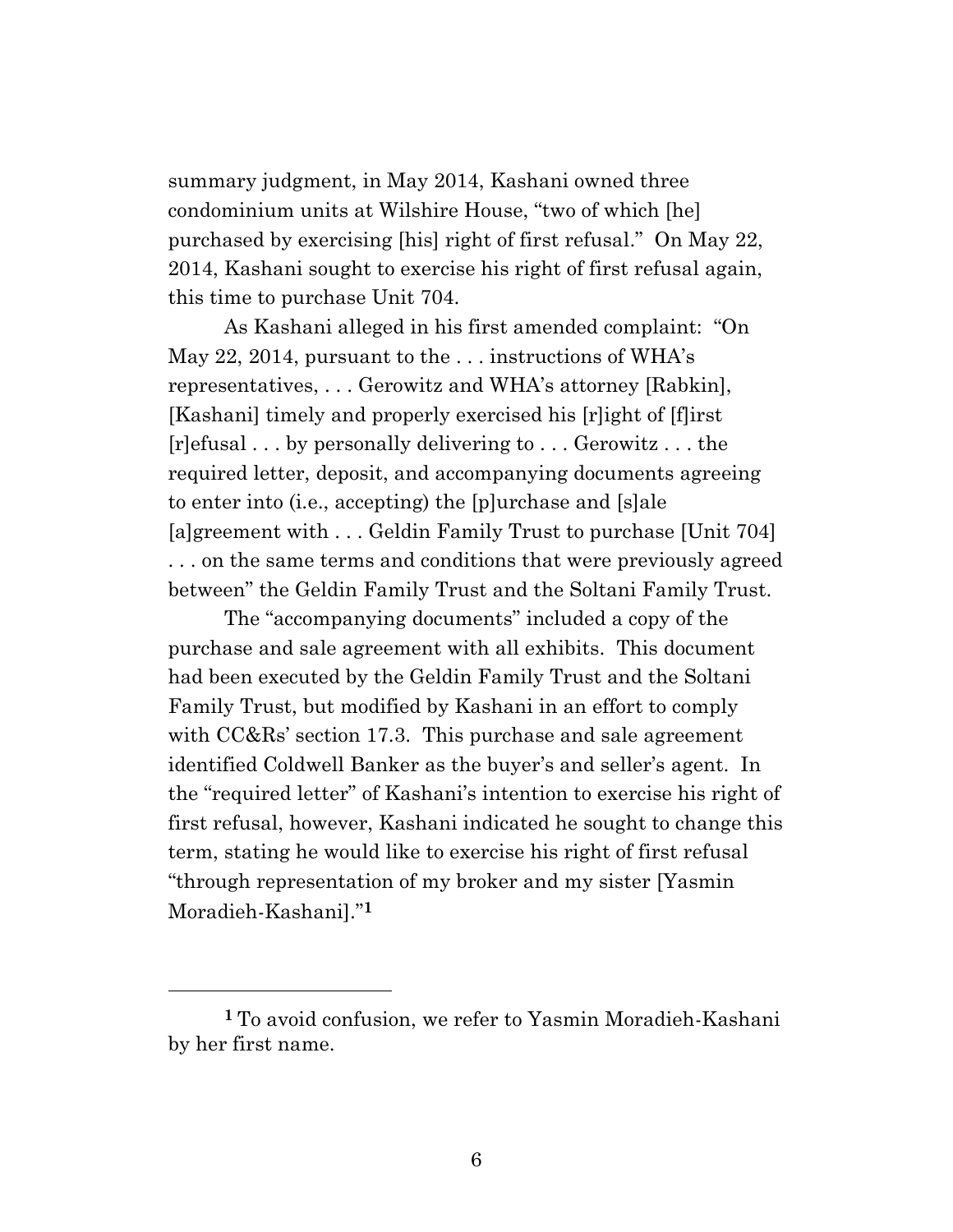In interrogatory responses, Kashani described the circumstances surrounding his submission with more specificity: "At approximately 5:00 p.m. on May 22, 2014, [Kashani] went to the Wilshire House Association management office to exercise his right of first refusal. [Kashani] spoke to Stacy Gerowitz who informed him that he must use Diane Manns as the realtor, not Yasmin Kashani. [Kashani] agreed. She then called Michael Rabkin and put him on speakerphone who instructed [Kashani] to initial and sign everywhere the buyer signed. Plaintiff [*sic*] then reviewed [Kashani's] offer and told him it was acceptable." Kashani also stated in his interrogatory responses that "Gerowitz reviewed [his] offer page by page and approved [Kashani's] offer. She then told him that his offer is accepted, specifically, she told him, 'you're in' and then instructed him to drop off the deposit check."

On Kashani's letter of intention, Gerowitz handwrote "Received package 5/22/2014 [at] 5:15 p.m. Deposit check not included. Will bring tonight." She initialed this note. There was no modification made to the statement that Kashani wanted to be represented by his sister in the transaction. Earlier that afternoon, at 4:25 p.m., Kashani sent an email to his sister that included a draft of the cover letter to Gerowitz, indicating Kashani wanted his sister to represent him in the transaction. At 5:18 p.m., Kashani's sister forwarded this email to Gerowitz with a carbon copy to Kashani. The record does not reflect a later email from Kashani to Gerowitz correcting Kashani's statement that he wanted his sister to serve as his agent.

During her deposition, Gerowitz was asked whether, on May 22, 2014, Kashani asked her for advice regarding how to fill out the purchase and sale agreement. She responded that she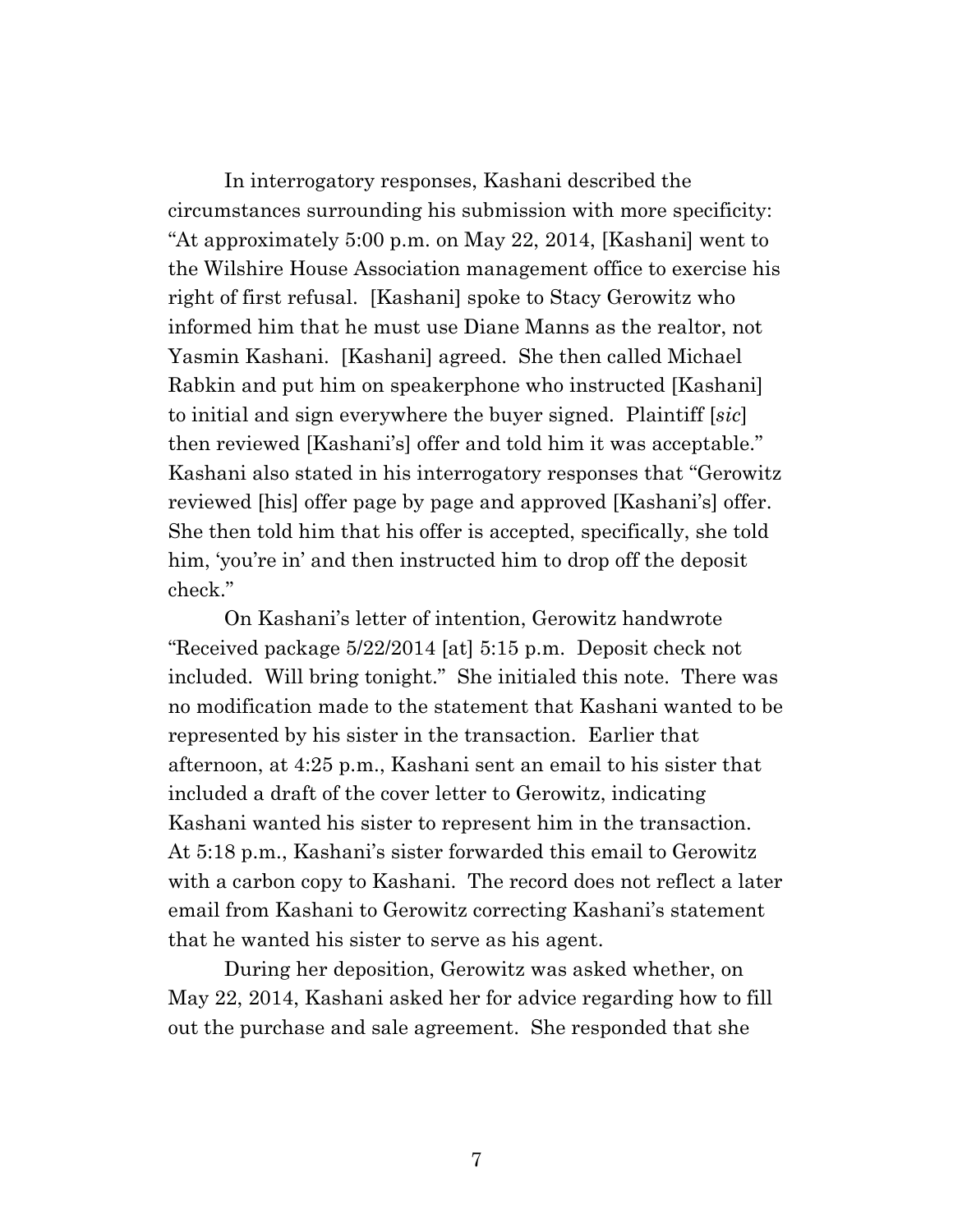"did indicate a couple of times that I was unable to assist him in filling it out." The record does not otherwise reflect whether WHA disputes Kashani's version of facts regarding his visit to the management office and conversation with Gerowitz and Rabkin.

Then, according to paragraph 6 of Kashani's declaration submitted in support of his opposition to the motion for summary judgment, "On May 22, 2014, at 9:31 p.m. I sent an email to Stacy Gerowitz that included as an attachment the first page of my purchase agreement where I 'crossed-off' the name of 'The Soltani Family Trust' which was replaced with my name as the buyer, with my initials next to that. In preparing the deposit check I noticed that my name was not listed as the buyer, so I made that change at that time." Kashani appended the 9:31 p.m. email and attachments thereto as exhibit 13 to his declaration. The email stated, "enclosed please find copy of deposit check for the total amount of \$55,050 that represent 3[ percent] of purchase price at \$1,835,000 according to the documents that Diane Manns filed with [W]ilshire [H]ouse on May 5, 2014.] along with other documents[,] for your review and documentation. [¶] . . . [¶] We have contacted listing agent Diane Manns again to visit [U]nit 704 however, she has flatly rejected to show the unit which jeopardize[s] her license. I hope . . . she realize[s] that this is part her duty as a listing agent otherwise she has to face consequences." Notwithstanding repeated references to Manns, Kashani's email does not indicate that he agreed to use Manns as his agent in the transaction.

According to paragraph 7 of Kashani declaration, at 11:18 p.m., he delivered the deposit check and a copy of the 9:31 p.m. email and attachments to Gerowitz's office. Kashani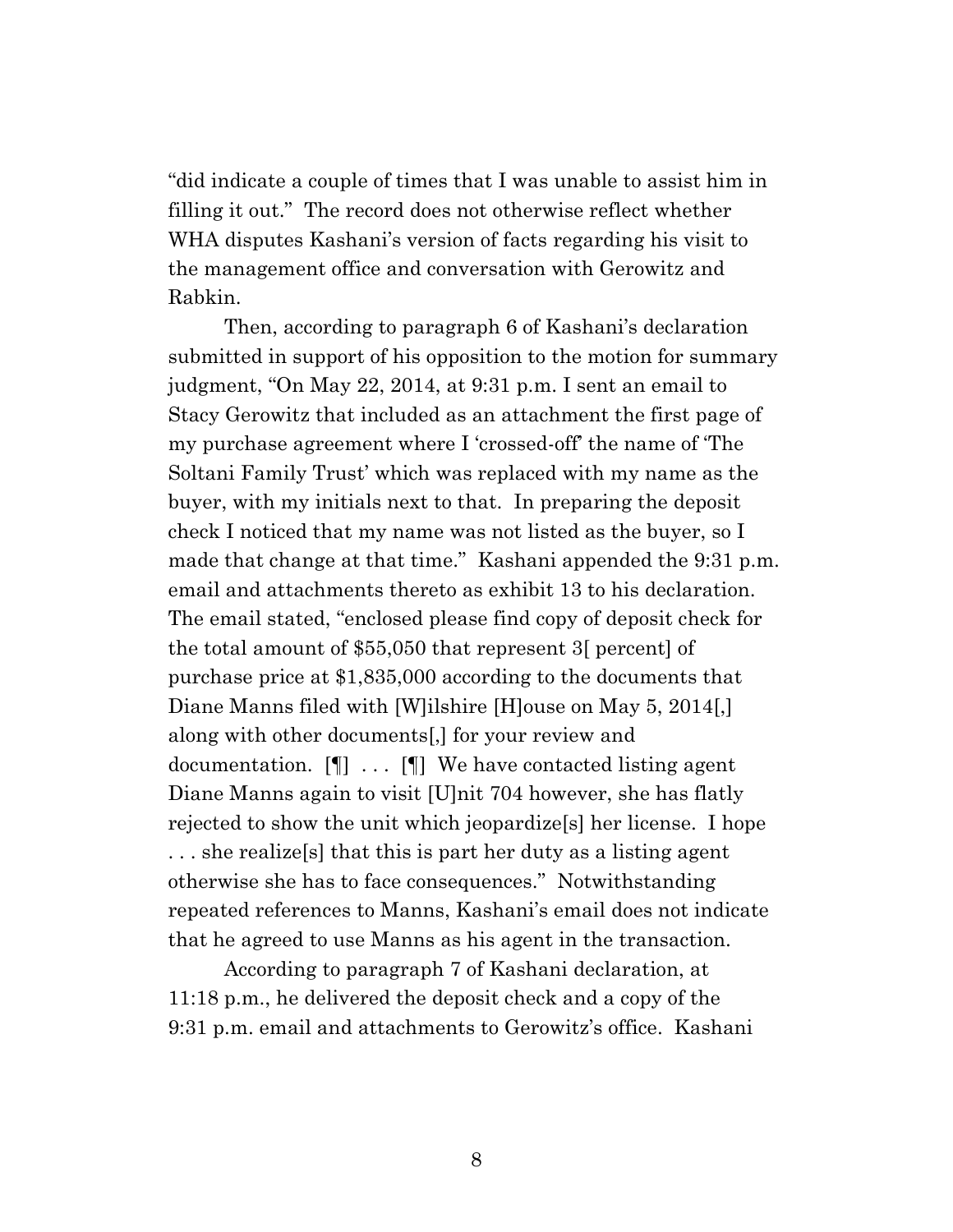appended the 11:18 p.m. submission to his declaration as exhibit 14. Exhibit 14 is labeled with a WHA prefix, and Kashani contends that WHA produced these documents in the litigation. Both exhibits 13 and 14 include (1) Kashani's 9:31 p.m. email; (2) Kashani's letter of intention, indicating he wished to use his sister as his agent, which was not modified to strike out or retract this statement; (3) a copy of the May 5, 2014 Agent Information document signed by Kashani; (4) a copy of the deposit check; and (5) a corrected first page to the purchase and sale agreement in which Soltani Family Trust was crossed out as the buyer and Kashani's name written in.

On May 22, 2014, at 11:02 p.m., Kashani's sister sent an email to Manns with a carbon copy to Gerowitz. In her email, she complained that Manns would not show her and her brother Unit 704 and stated, "Just [to] let you know I am representing my brother Moussa Kashani in this deal and I am buyer's agent and have to get my commission of 2.5 percent from the seller." Yasmin forwarded this email to her brother the next day at 5:00 p.m. During her deposition, Yasmin could not recall whether Kashani advised her before or after she sent the 11:02 p.m. email that she could not represent him in the transaction. In discovery, Kashani referred to an email from his sister to Manns as "an unauthorized e-mail."

## **D. WHA Determines Cantor's Submission Complies with the CC&Rs and Kashani's Does Not**

The next day, May 23, 2014 at 6:31 a.m., Gerowitz sent an email to Rabkin in which she stated "I needed Mr. Kashani to hear the rules directly from you. [¶] He sat in my office and cross out signatures, signed his own and gave me the paperwork. He did not white-out the prior buyer's name so it basically has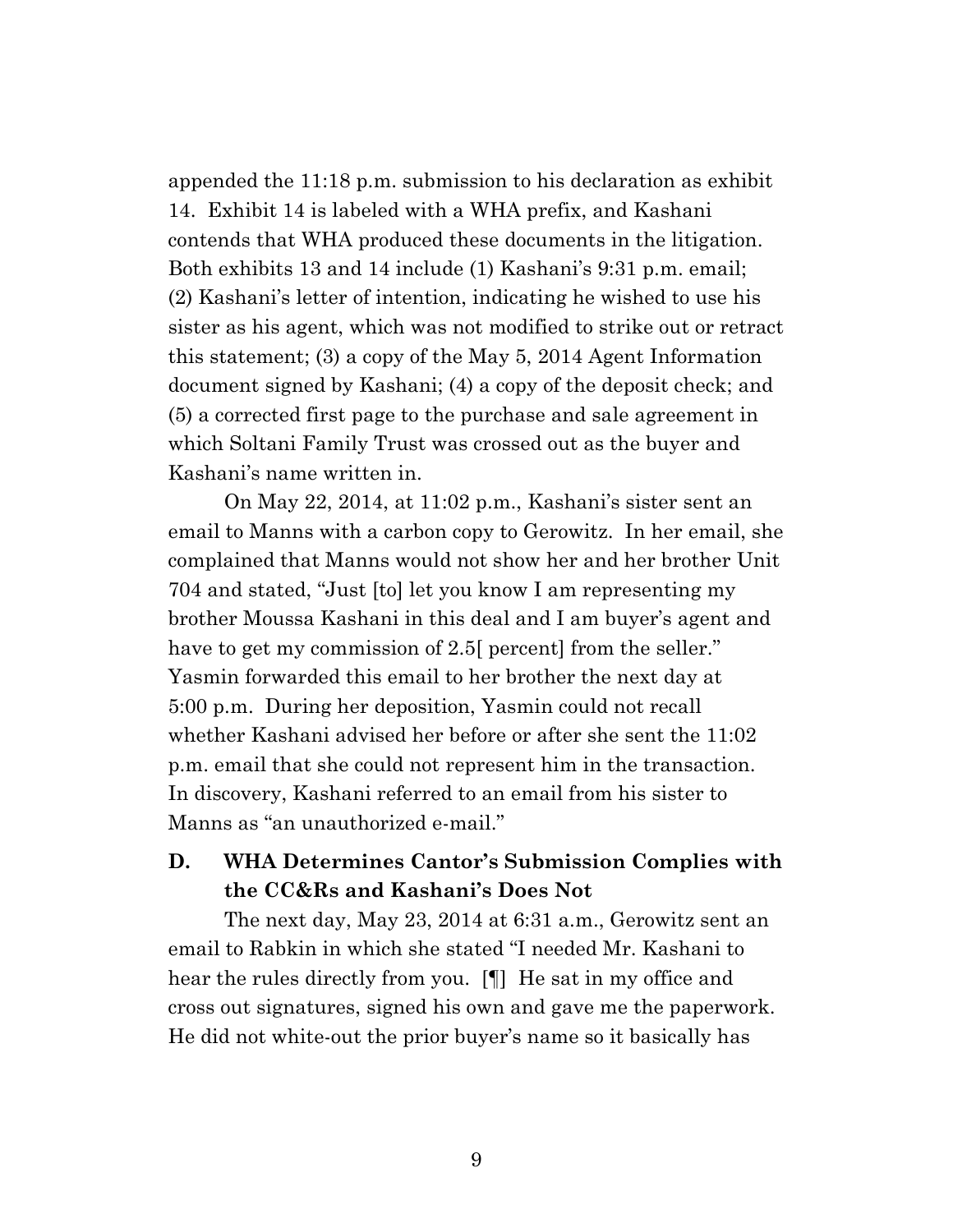'Soltani Family Trust' as the buyer and Moussa Kashani as the signer. [¶] I will be calling in the morning, requesting that you review both executed contracts in order to approve them as appropriate for the name draw. Of course, if one is deemed invalid, it goes to the other by default. [¶] And just as a point of interest, I am attaching the letter Mr. Kashani's sister, Yasmin, sent to the unit broker." During her deposition, Gerowitz testified that she got Kashani's check, put it with "the other stuff" and took both Cantor's and Kashani's submissions to Rabkin.

During his deposition, Rabkin testified he did not receive the corrected first page of the purchase and sale agreement as part of Kashani's submission.

On May 23, 2014, at 11:59 a.m., Rabkin sent an email to Gerowitz in which he stated that in his opinion, "Andres Cantor has complied with the exercise of the right of first refusal to the letter requirement[s] of the CC&Rs, and Moussa Kashani has failed to do so....  $[\P]$  ...  $[\P]$  The documents submitted by Andres Cantor are 'identical' to the original offer in ALL respects, except that he has whited out every reference to the original buyer, and placed his name in each such location. Every buyer signature has been replaced by his; every buyer initial has been replaced by his. Mr. Cantor has strictly complied with the requirements and so qualified to be the buyer of the unit, under the [r]ight of [f]irst [r]efusal language. [¶] Mr. Kashani, on the other hand, has submitted a copy of the original offer, where he simply signed his name by SOME but not all of the purchase documents, and he has left the original buyer's name and signature (Soltani Family Trust) throughout the document as the buyer of the unit. Please remember, the CC&Rs say that the one required change is 'the name of the [o]wner making the offer.'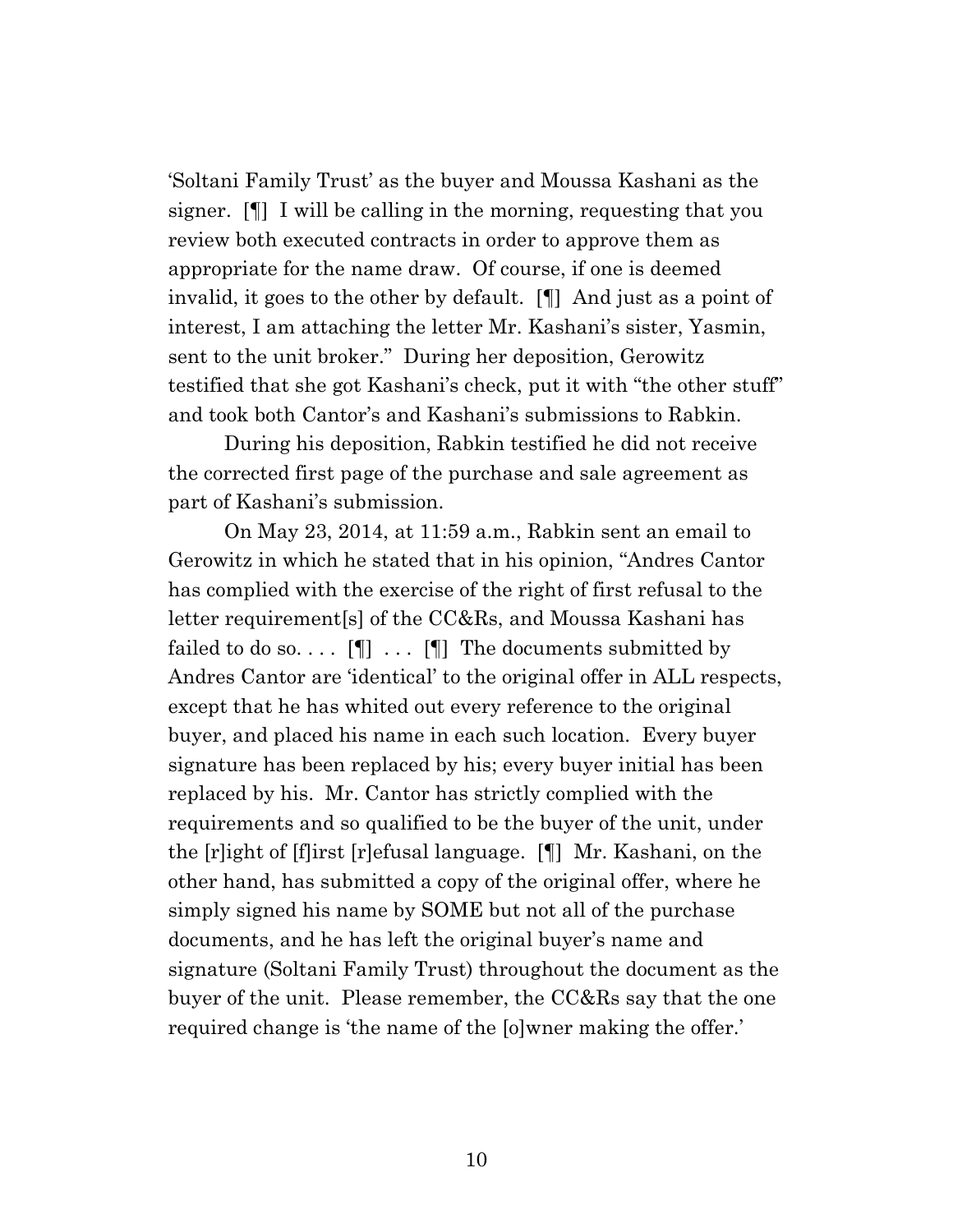While his intent is clear, he hasn't followed the letter of the CC&Rs, and the CC&Rs give the [B]oard no latitude here, since they say 'any attempt to exercise the [r]ight of [f]irst [r]efusal shall be invalid and unenforceable unless . . . in the following manner' which wasn't done here. Lastly, Mr. Kashani submitted a cover letter with his offer stating that the broker under the agreement would be his sister . . . , which is a change in the terms of the original offer, which states that the broker is Diane Manns of Coldwell Banker. [¶] Therefore, you should advise the unit owner that Mr. Cantor is the buyer of the unit, and advise Mr. Kashani that he is not."

Gerowitz testified that she was not involved in determining whether the offers complied with the CC&Rs other than providing the paperwork to Rabkin.

It is undisputed that on or about May 29, 2014, Cantor completed his purchase of Unit 704.

## **E. Kashani Alleges Causes of Action for Breach of Contract and Fraud Against WHA**

In September 2014, Kashani initiated this lawsuit. In May 2016, Kashani filed a first amended complaint against WHA, Cantor, Dr. David Cantor,**<sup>2</sup>** the individual successor trustees of the Geldin Family Trust, and Gerowitz. Following several voluntary requests for dismissal, only Kashani's causes of action against WHA for breach of the CC&Rs and fraud remained.

In his cause of action for breach of the CC&Rs, Kashani alleged that he "timely submitted his properly drafted [right of

**<sup>2</sup>** Dr. David Cantor is not listed on the caption page as a defendant, however, Kashani brought the sixth cause of action for breach of fiduciary duty against him.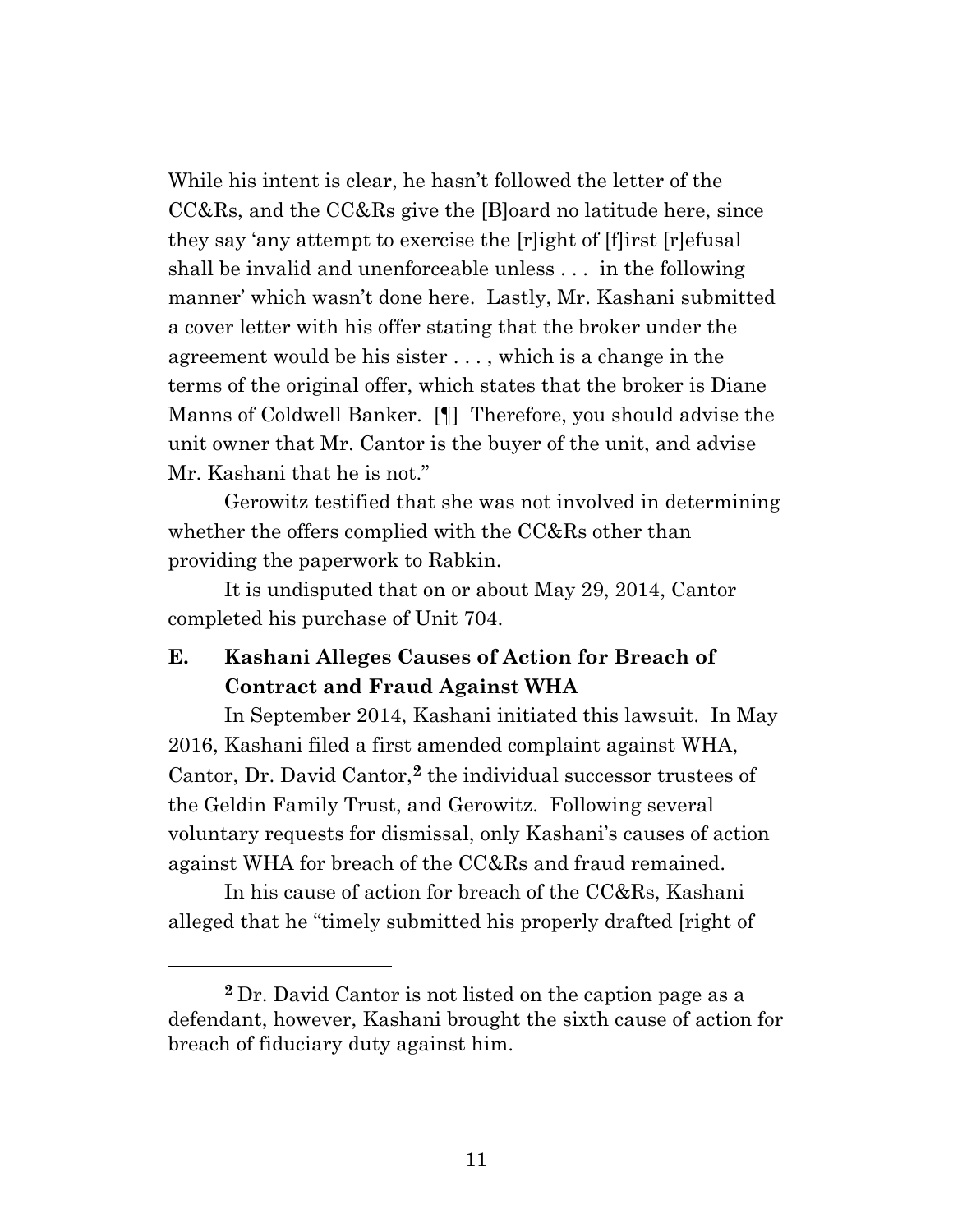first refusal] and acceptance of the [purchase and sale agreement] to purchase [Unit 704] pursuant to the CC&Rs" and performed all his obligations. He further alleged WHA breached section 17 of the CC&Rs by refusing to sell Unit 704 to Kashani and instead allowing Cantor to purchase the property "to the exclusion of [Kashani]." As a result, Kashani claimed he suffered damages according to proof, but not less than \$700,000.

In his cause of action for fraud, Kashani alleged that "WHA, through its [g]eneral [m]anager, [defendant] Gerowitz," falsely represented to Kashani how to prepare and submit a proper right of first refusal and written acceptance of the purchase and sale agreement and that his right of first refusal and acceptance of the purchase and sale agreement were submitted in proper form and substance pursuant to the CC&Rs. "More specifically, . . . Gerowitz told [Kashani] that it was proper for him to simply cross out each instance in which the name of Soltan[i] Family Trust appeared on the [purchase and sale agreement], to write and initial [Kashani's] name next to each such instance, and then cross out the signature for Soltan[i] Family Trust at the end of the [purchase and sale agreement] and sign the [purchase and sale agreement] himself."

Kashani further alleged the representation "was in fact false and known by [WHA and Gerowitz] to be false when made in that . . . WHA and Gerowitz now claim that [Kashani's right of first refusal] was improperly formatted for doing the very things they told him to do"; that he justifiably relied upon the alleged misrepresentations in submitting his offer to purchase Unit 704; that at the time the representations were made he did not know nor reasonably could have known the representations were false and that if he had known they were false, he "would have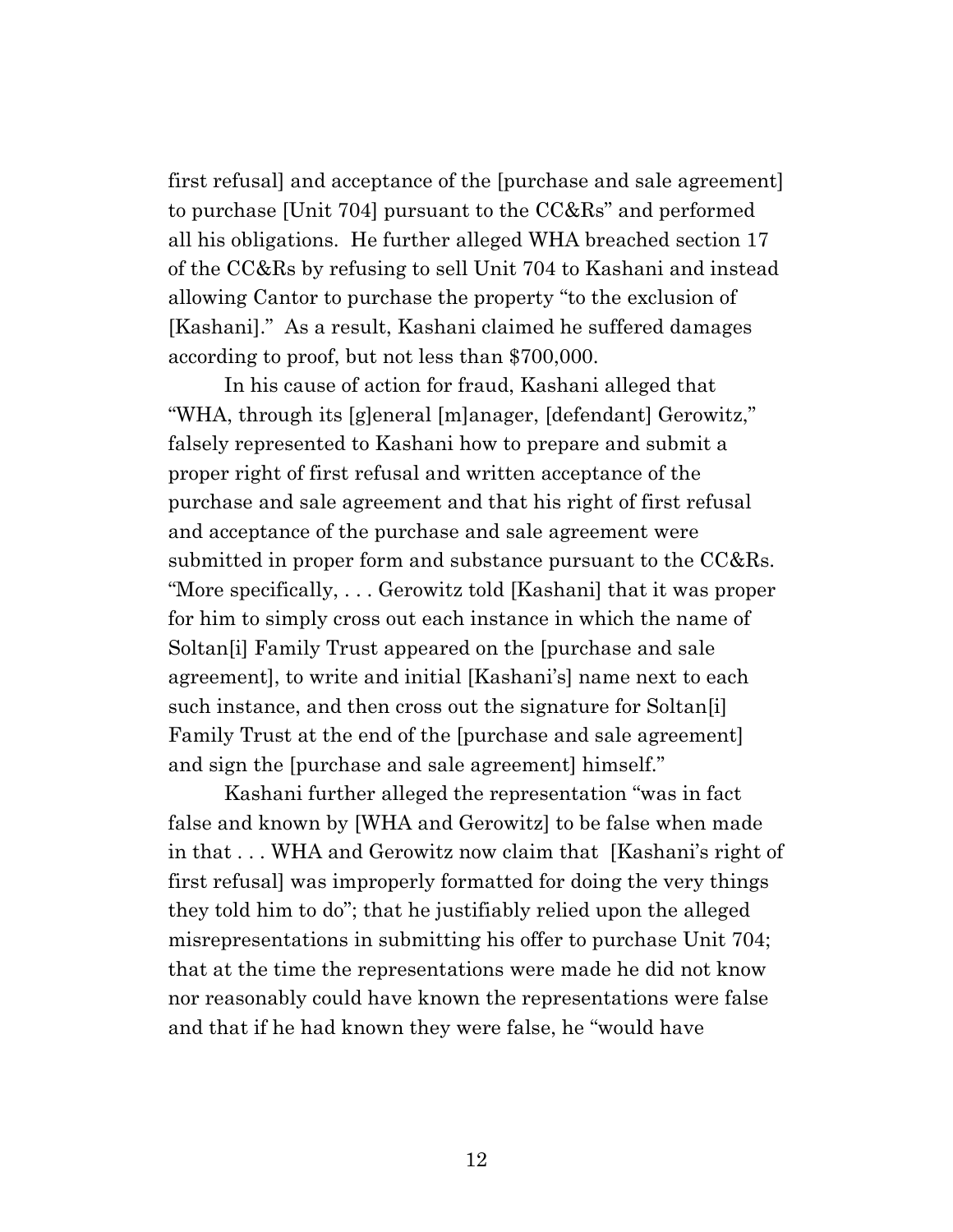corrected his [right of first refusal] and written acceptance of the [purchase and sale agreement] and submitted them in the proper form." Kashani again claimed at least \$700,000 in damages and sought punitive damages.

## **F. Kashani's Discovery Responses Relevant to this Appeal**

Approximately three and a half years into the litigation, Kashani served discovery responses in which he acknowledged his offer contained flaws and repeatedly stated that WHA had an obligation to conduct a random drawing. For example, to special interrogatory number 19, Kashani stated, "The CC&R[s] require there to be a random draw if there are competing offers to exercise the right of first refusal. There were two competing offers with similar, if not the same, flaws. Yet one, specifically, [Kashani's], was rejected as improper and WHA failed to conduct the random draw." Kashani insisted WHA should have conducted a random drawing in at least three more interrogatory responses.

In response to a special interrogatory that asked for all facts supporting Kashani's allegation that he properly exercised his right of first refusal, Kashani responded that Gerowitz and Rabkin "instructed [Kashani] to initial and sign everywhere the buyer signed. [Kashani] did so and gave the offer to Ms. Gerowitz. Ms. Gerowitz reviewed the offer page by page and approved [Kashani]'s offer. She then told him that his offer is accepted, specifically, she told him, 'you're in' and then instructed him to drop off the deposit check."

WHA also asked Kashani to admit that in his offer submitted on May 22, 2014, he "did not cross out the name of the original buyer Soltani Family Trust as the buyer." Kashani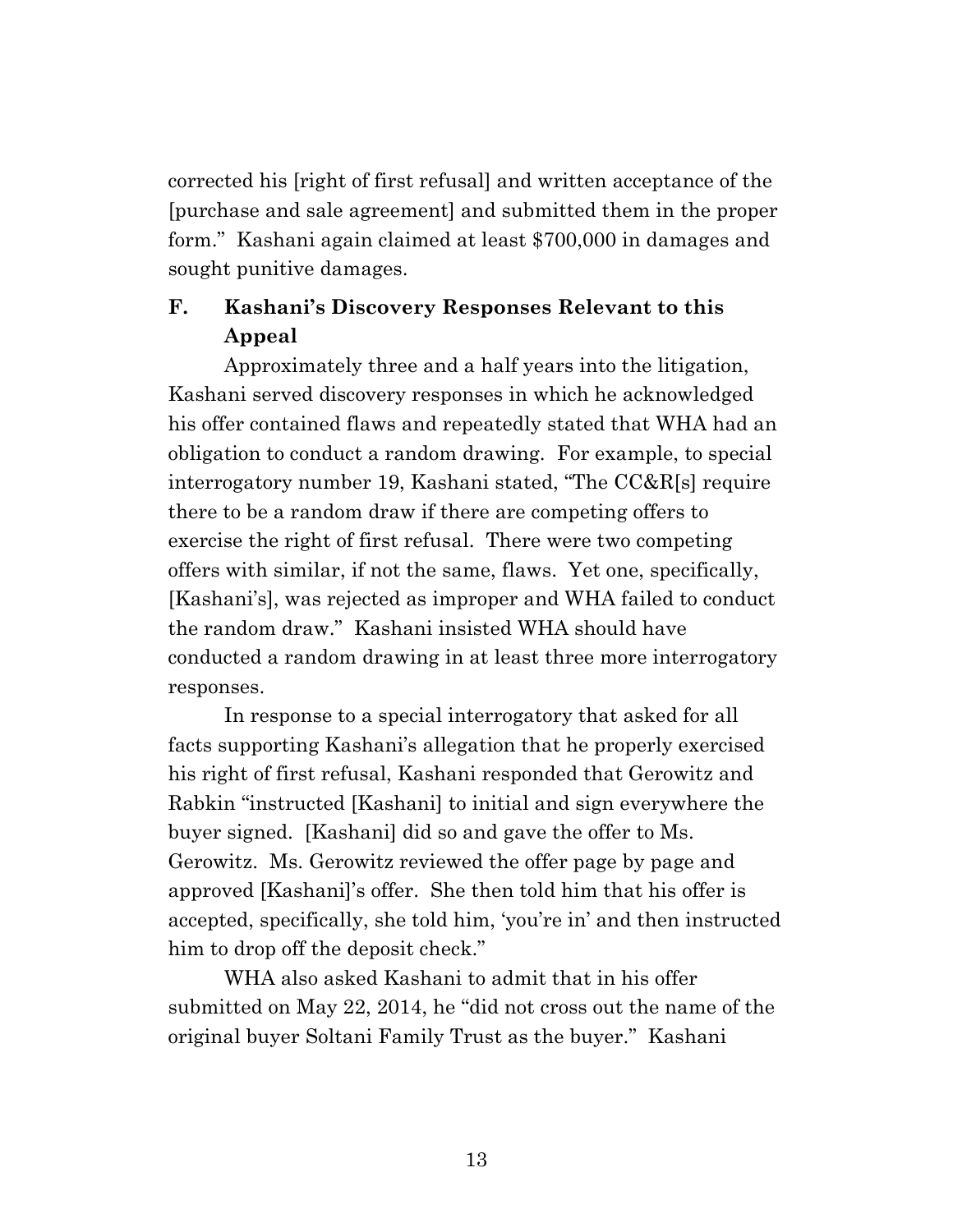responded, "Neither admit or deny." In explaining this response, Kashani stated he "crossed out *the signature* of the original buyer Soltani Family Trust where it appeared on the [p]urchase and [s]ale [a]greement," leaving the question of whether he crossed out the name of the buyer unaddressed. (Italics added.)

Notwithstanding that the interrogatories posed to Kashani followed the format of asking him to "state all facts," none of Kashani's discovery responses describes his later submission of the corrected first page of the purchase and sale agreement.

As to damages, Kashani stated in discovery responses that his damages consisted of lost profits from the difference between the purchase price of Unit 704 and the fair market value of the unit or rent of Unit 704. Kashani affirmed that there were no other damages.

As to Cantor's attempt to exercise his right of first refusal, Kashani consistently stated in discovery that Cantor's offer contained flaws or defects.

#### **G. WHA's Motion for Summary Judgment**

On June 28, 2018, WHA moved for summary judgment. WHA argued that Kashani could not establish that he performed as required under section 17 of the CC&Rs because his right of first refusal offer was flawed and Kashani admitted in discovery responses that his offer was flawed. Moreover, WHA argued, Kashani could not establish causation or damages for either his breach of contract or fraud causes of action. The only damages Kashani claims to have suffered were lost profits, which WHA argued must be proven as certain not only as to the amount, but as to their occurrence. Kashani could not do so because Kashani would have, at best, a 50 percent chance of winning the random draw. WHA also argued that the business judgment rule, based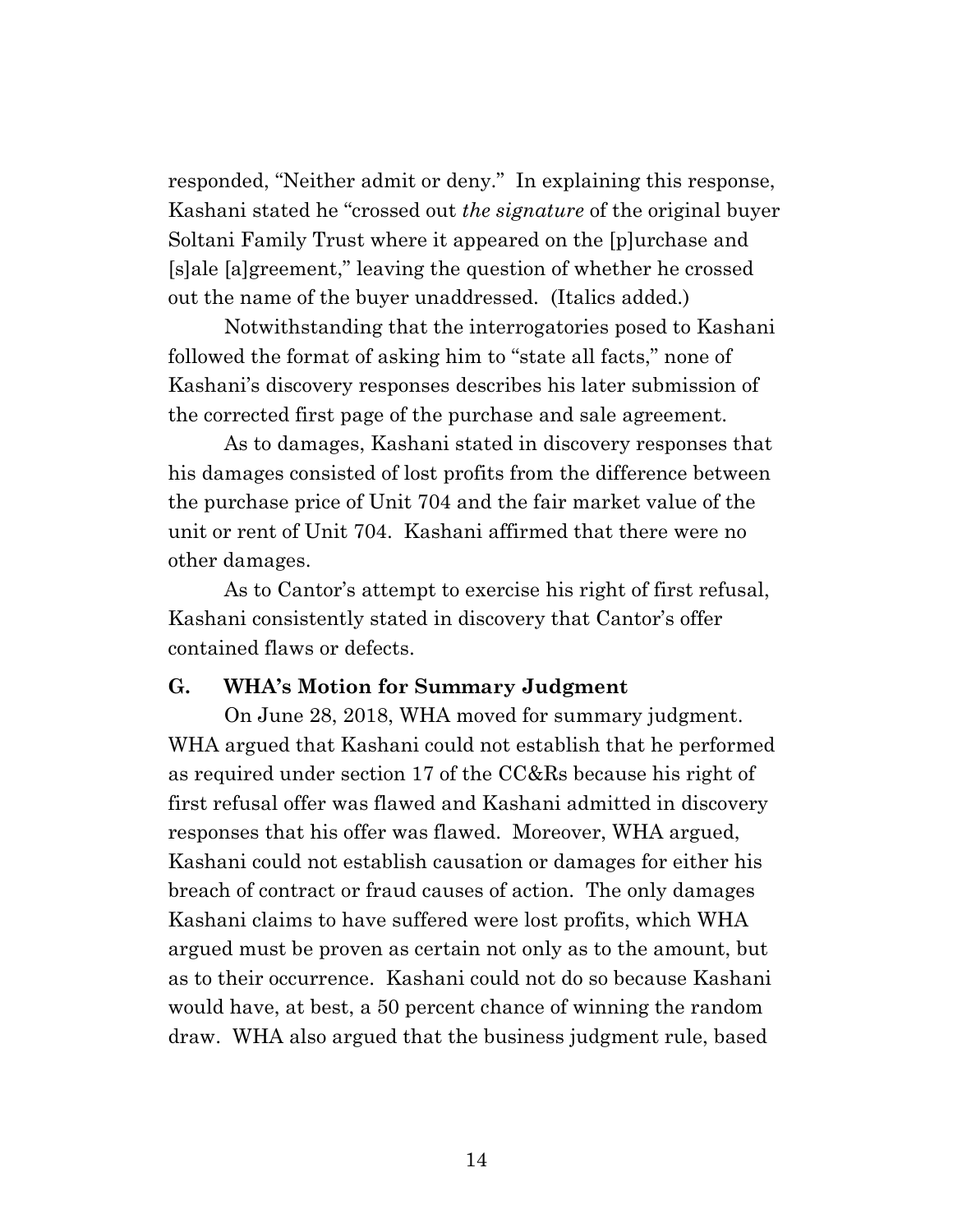in WHA's decision to follow the advice of its attorney, insulated WHA from any liability.

In his opposition to the motion for summary judgment, Kashani argued issues of material fact exist as to, among other things, whether his offer complied with section 17 of the CC&Rs and whether Cantor's offer complied with section 17. Kashani concluded, "[t]hus, *there would be no random drawing* because [Kashani's] offer would have to be accepted as the only offer to properly exercise the right of first refusal under the CC&R's." (Italics added.)

In response to WHA's proposed undisputed material facts that Kashani's offer did not comply with section 17, Kashani's offer was defective and flawed, and that Kashani alleged that his offer contained the same flaws as Cantor's offer, Kashani cited paragraphs 4, 6 and 7 of his declaration and exhibits 13 and 14 thereto.**3** As we already described, Kashani stated in paragraphs 6 and 7 that he submitted a corrected first page of the purchase and sale agreement in which he crossed out the Soltani Family Trust and wrote in his name. **<sup>4</sup>** According to paragraph 4 of his

**<sup>3</sup>** Kashani also cites WHA's May 7, 2014 notice letter attaching the original purchase agreement with the Soltani Family Trust as buyer, Cantor's executed documents to exercise his right of first refusal, Kashani's executed documents to exercise his right of first refusal, and Rabin's deposition testimony that he was not aware that Kashani corrected the offer from the Soltani Family Trust to his name. None of this evidence tends to prove Kashani properly exercised his right of first refusal.

**<sup>4</sup>** Kashani did not provide an explanation in his declaration as to why his discovery responses never referred to his correction to the first page of the purchase and sale agreement.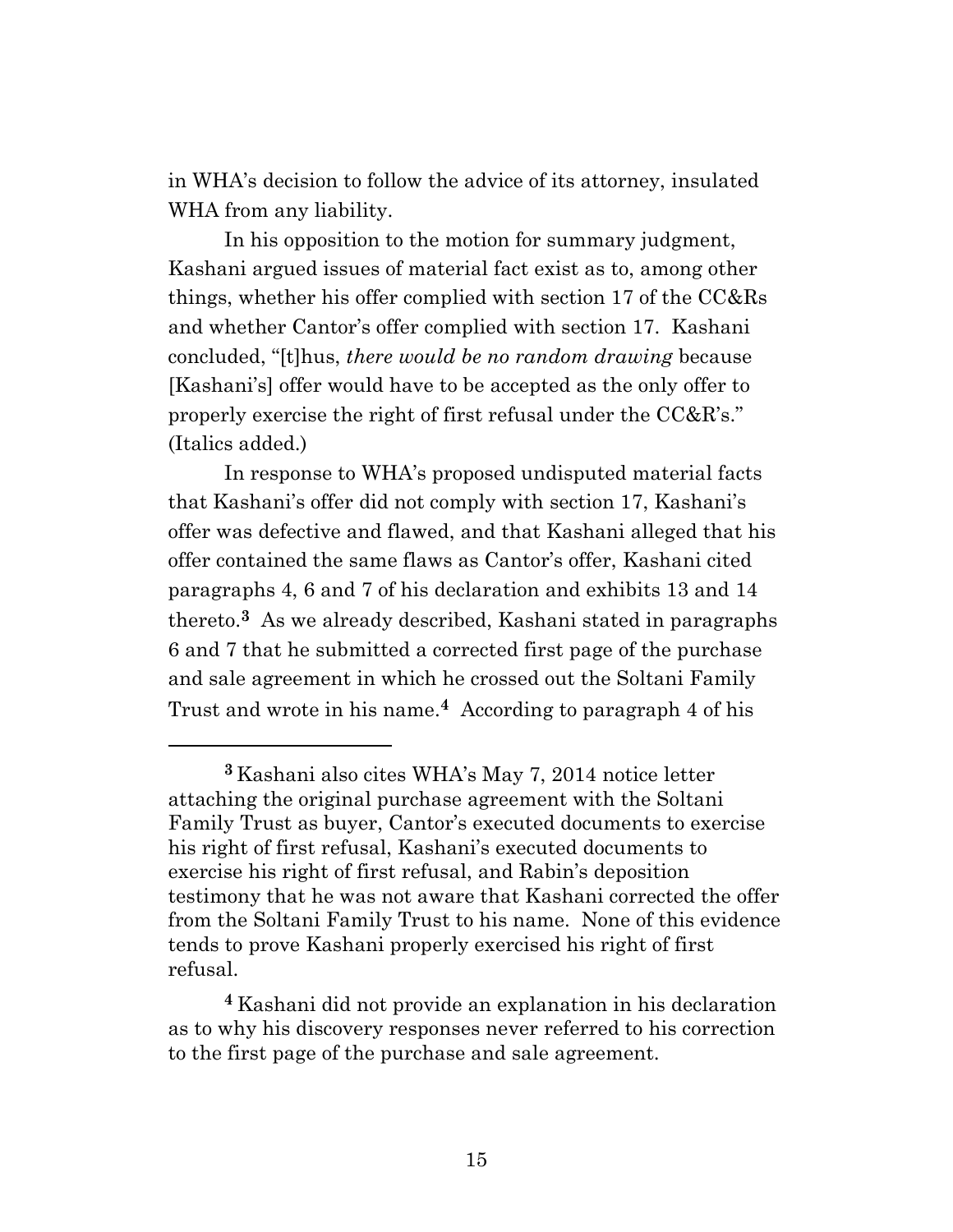declaration, when Gerowitz advised Kashani that he must use Manns as his broker, Kashani stated "I told Ms. Gerowitz that I would agree to do [so]."

In its reply, WHA argued that Kashani was bound by his prior discovery responses that his offer was flawed and that a random drawing was required. Kashani could not contradict such responses to avoid summary judgment. WHA also objected to certain evidence that Kashani submitted with his opposition, including paragraphs 6 and 7 of his declaration and exhibits 13 and 14 thereto, on the basis that it was being used to contradict Kashani's prior discovery responses.

The trial court granted WHA's motion for summary judgment. The trial court determined that, "[E]ven assuming [Kashani's] bid was compliant, [Kashani] would only be entitled to *participate in the random drawing*. . . . As a matter of simple math, [Kashani] had no better than a 50[ percent] chance to win the draw and he cannot establish that his victory was more probable than not....  $[\n\P]$  Moreover, it is well settled that contract damages must be certain. [Citation.]" (Fn. omitted.)

The trial court also addressed Kashani's arguments in his opposition that a random drawing was not required: "For the first time, [Kashani] contends that his offer was the *only offer* to comply with the [CC&Rs]. . . . Therefore, WHA was not obliged to perform the random draw and should have been deemed the buyer of the unit outright. [¶] It is well-established that 'a party cannot create an issue of fact by a declaration which contradicts his prior discovery responses.' (*Shin v. Ahn* (2007) 42 Cal.4th 482, 500, fn.  $12 \ldots$ ... [I] [Kashani] has consistently maintained that there were two competing offers and that WHA should have conducted a random drawing between [Kashani] and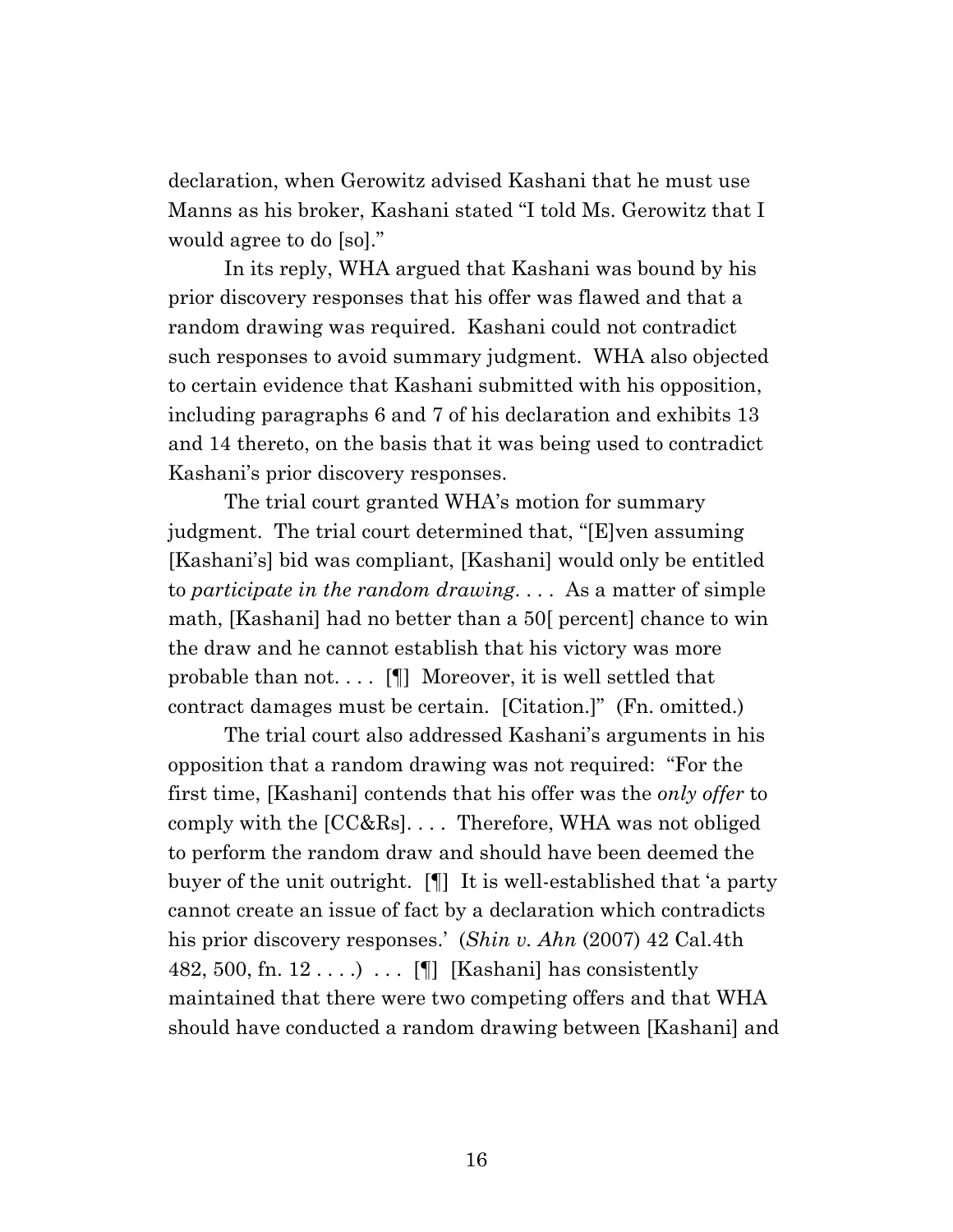Cantor to determine who would win the right to purchase Unit [7]04. . . . [Kashani] cannot sidestep the random-drawing issue by proffering a new, eleventh-hour theory for recovery. It remains undisputed that, at best, [Kashani] was entitled to participate in a random draw for the chance to own Unit 704." As to the fraud claim, the trial court stated, "The same analysis applies equally to the fraud claim."

On October 17, 2018, the trial court entered judgment in favor of WHA and awarded attorneys' fees and costs, in an amount to be determined, to WHA. Kashani timely appealed the judgment.

#### **H. Attorneys' Fees and Costs, Including Expert Fees**

After entry of judgment, WHA sought attorneys' fees in the amount of \$198,942 and costs, excluding expert witness fees, in the amount of \$9,668.02. WHA contended it was entitled to such fees as the prevailing party pursuant to an attorneys' fees provision in the CC&Rs. Specifically, section 19.3 of the CC&Rs state, "In the event the Board or any [o]wner or [o]wners shall bring legal action to enforce the terms, covenants, conditions and restrictions of [the CC&Rs], the court shall award reasonable attorneys fees and court costs to the prevailing party."

WHA also argued it was entitled to expert witness fees in the amount of \$2,195 under Code of Civil Procedure section 998, subdivision (c). WHA provided an offer to compromise to Kashani on May 5, 2015. Kashani did not accept the offer.

Following briefing and oral argument, the trial court awarded to WHA attorneys' fees in the amount of \$180,442; the costs requested less certain appearance fees, a duplicate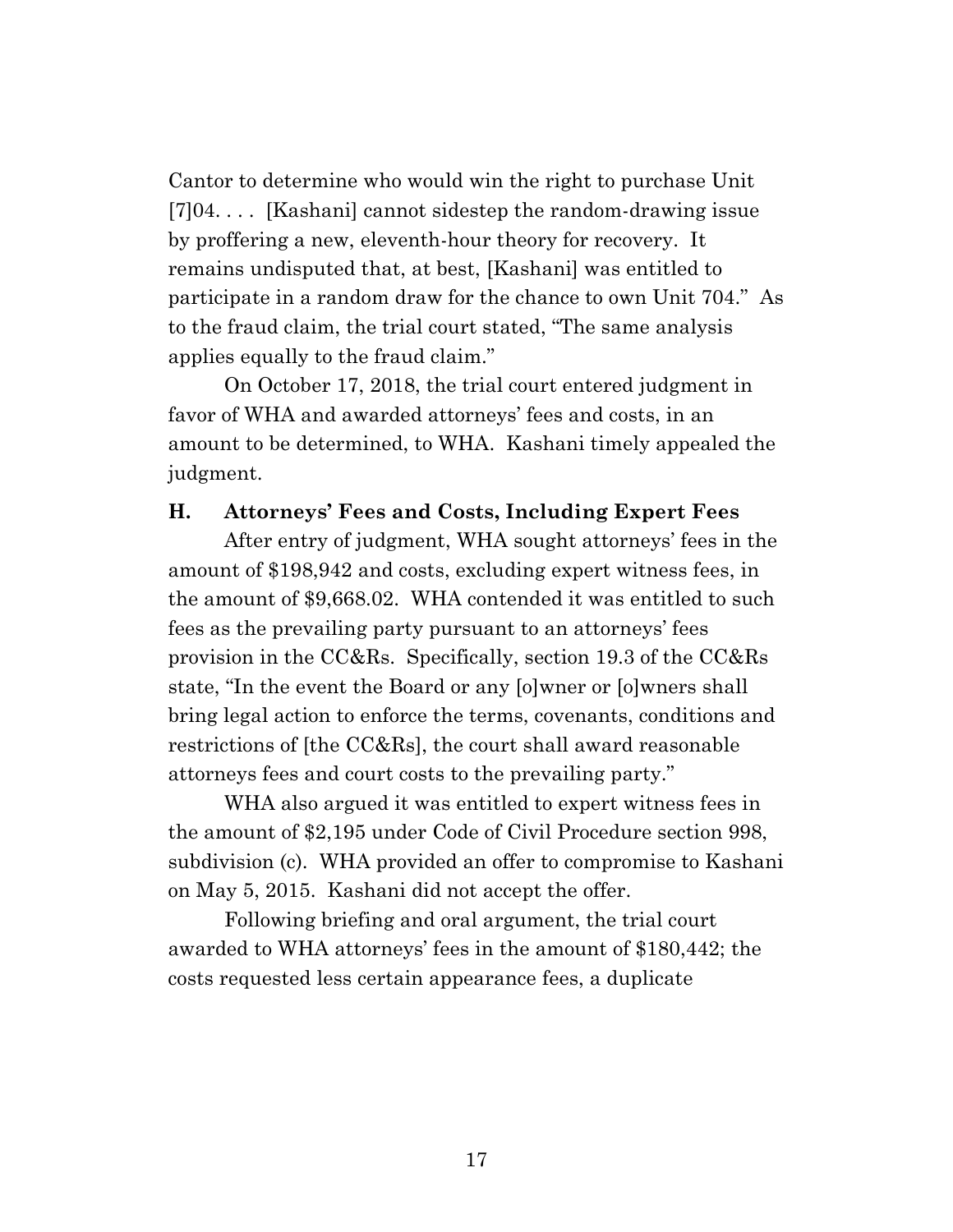telephone appearance fee, and hotel costs for mediation;**<sup>5</sup>** and expert witness fees in the amount of \$2,195.

#### **DISCUSSION**

#### **A. Standard of Review**

A "motion for summary judgment shall be granted if all the papers submitted show that there is no triable issue as to any material fact and that the moving party is entitled to a judgment as a matter of law...." (Code Civ. Proc.,  $\S$  437c, subd. (c).) A defendant seeking summary judgment has met the "burden of showing that a cause of action has no merit if the party has shown that one or more elements of the cause of action . . . cannot be established, or that there is a complete defense to the cause of action." (*Id*., subd. (p)(2).) Once the defendant has met that burden, the burden shifts to the plaintiff "to show that a triable issue of one or more material facts exists as to the cause of action or a defense thereto." (*Ibid*.)

We review the trial court's summary judgment rulings de novo. In doing so, we liberally construe the plaintiff's evidentiary submission while strictly scrutinizing the defendant's own showing, and resolve any evidentiary doubts or ambiguities in the plaintiff's favor. (*Whitmire v. Ingersoll-Rand Co.* (2010) 184 Cal.App.4th 1078, 1083, citing *Weber v. John Crane, Inc.* (2006) 143 Cal.App.4th 1433, 1438.) However, "when discovery has produced an admission or concession on the part of the party opposing summary judgment which demonstrates that there is no factual issue to be tried, certain of those stern requirements

**<sup>5</sup>** Neither the trial court's ruling nor the parties' briefs states the exact amount awarded for costs.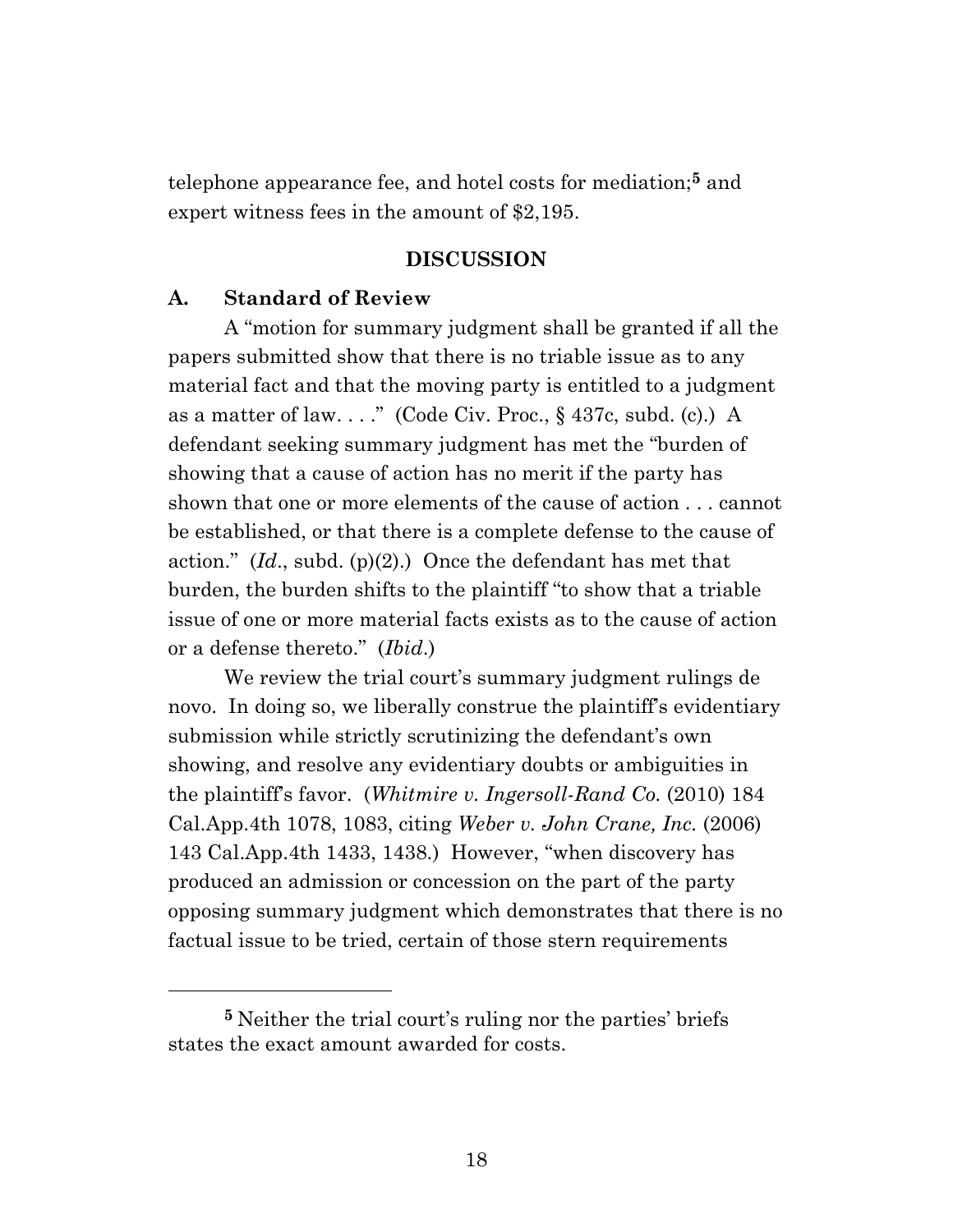applicable in a normal case are relaxed or altered in their operation." (*D'Amico v. Board of Medical Examiners* (1974) 11 Cal.3d 1, 21 (*D'Amico*).)

## **B. Summary Judgment of Kashani's Cause of Action for Breach of the CC&Rs Is Proper**

"[A] party cannot create an issue of [material] fact by a declaration which contradicts his prior discovery responses." (*Shin v. Ahn*, *supra*, 42 Cal.4th at p. 500, fn. 12.) "In determining whether any triable issue of material fact exists, the trial court may give 'great weight' to admissions made in discovery and 'disregard contradictory and self-serving affidavits of the party.' [Citation.]" (*Whitmire v. Ingersoll-Rand Co.*, *supra*, 184 Cal.App.4th at p. 1087.) "Our Supreme Court has explained that such admissions 'have a very high credibility value,' particularly when they are 'obtained not in the normal course of human activities and affairs but in the context of an established pretrial procedure whose purpose is to elicit facts.' [Citation.] . . . Where a declaration submitted in opposition to a motion for summary judgment clearly contradicts the declarant's earlier deposition testimony or discovery responses, the trial court may fairly disregard the declaration and ' "conclude there is no *substantial* evidence of the existence of a triable issue of fact." ' [Citation.]" (*Ibid*., citing *D'Amico*, *supra*, 11 Cal.3d at pp. 21, 22.)

On appeal, Kashani argues whether a random drawing should take place depends upon first determining which, if any, of the submitted offers complied with the CC&Rs. Further, Kashani argues his declaration did not mention, let alone contradict his earlier discovery responses on, the issue of whether Cantor's offer complied with the CC&Rs. Nor does his declaration or first amended complaint mention the issue of a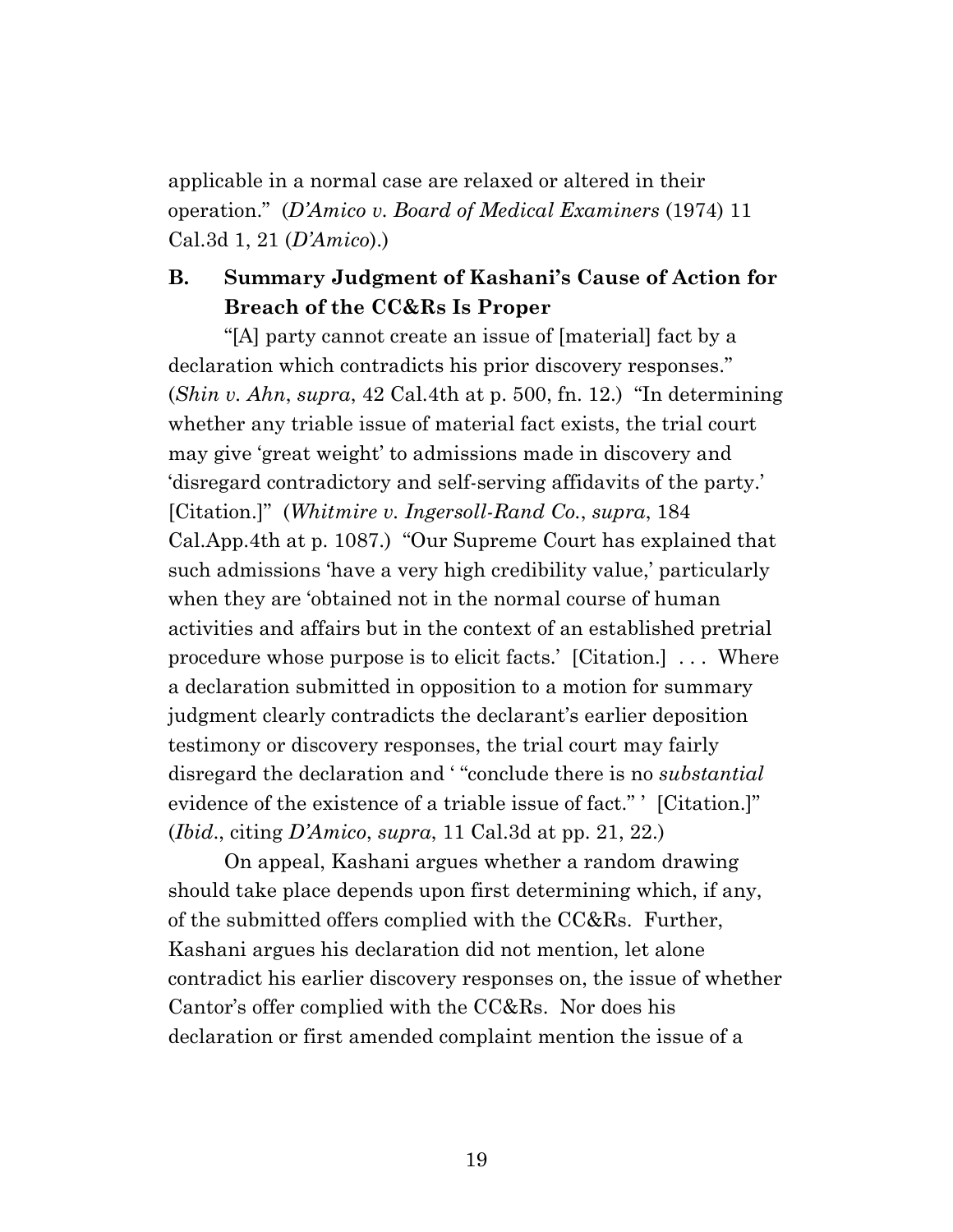random drawing. Thus, Kashani concludes the trial court improperly disregarded his argument that a random drawing was not required based on the principle articulated in *D'Amico*, *supra*, 11 Cal.3d at pages 21, 22 and *Shin v. Ahn*, *supra*, 42 Cal.4th at page 500, footnote 12.

We agree that *D'Amico* and its progeny apply only when a party submits a declaration or affidavit that clearly contradicts prior statements made in discovery. (*See Scalf v. D. B. Log Homes, Inc.* (2005) 128 Cal.App.4th 1510, 1521 ["Properly applied, *D'Amico* is limited to instances where 'credible [discovery] admissions . . . [are] contradicted only by self-serving declarations of a party' " (italics omitted)].) We further agree that Kashani has consistently stated in discovery that Cantor's offer was defective, that Kashani did not contradict this position in his declaration, and that Kashani does not refer to the issue of random drawing in his declaration. Accordingly, the principle articulated in *D'Amico* does not apply to the issues of Cantor's compliance and the random drawing. However, we conclude the trial court properly granted summary judgment as to both Kashani's breach of contract and fraud claims.**<sup>6</sup>**

"To prevail on a cause of action for breach of contract, the plaintiff must prove (1) the contract, (2) the plaintiff's performance of the contract or excuse for nonperformance, (3) the defendant's breach, and (4) the resulting damage to the plaintiff." (*Richman v. Hartley* (2014) 224 Cal.App.4th 1182, 1186.)

**<sup>6</sup>** On summary judgment, we may affirm the trial court's ruling on any correct legal theory as long as the parties have adequately addressed the theory in the trial court. (*California School of Culinary Arts v. Lujan* (2003) 112 Cal.App.4th 16, 22.)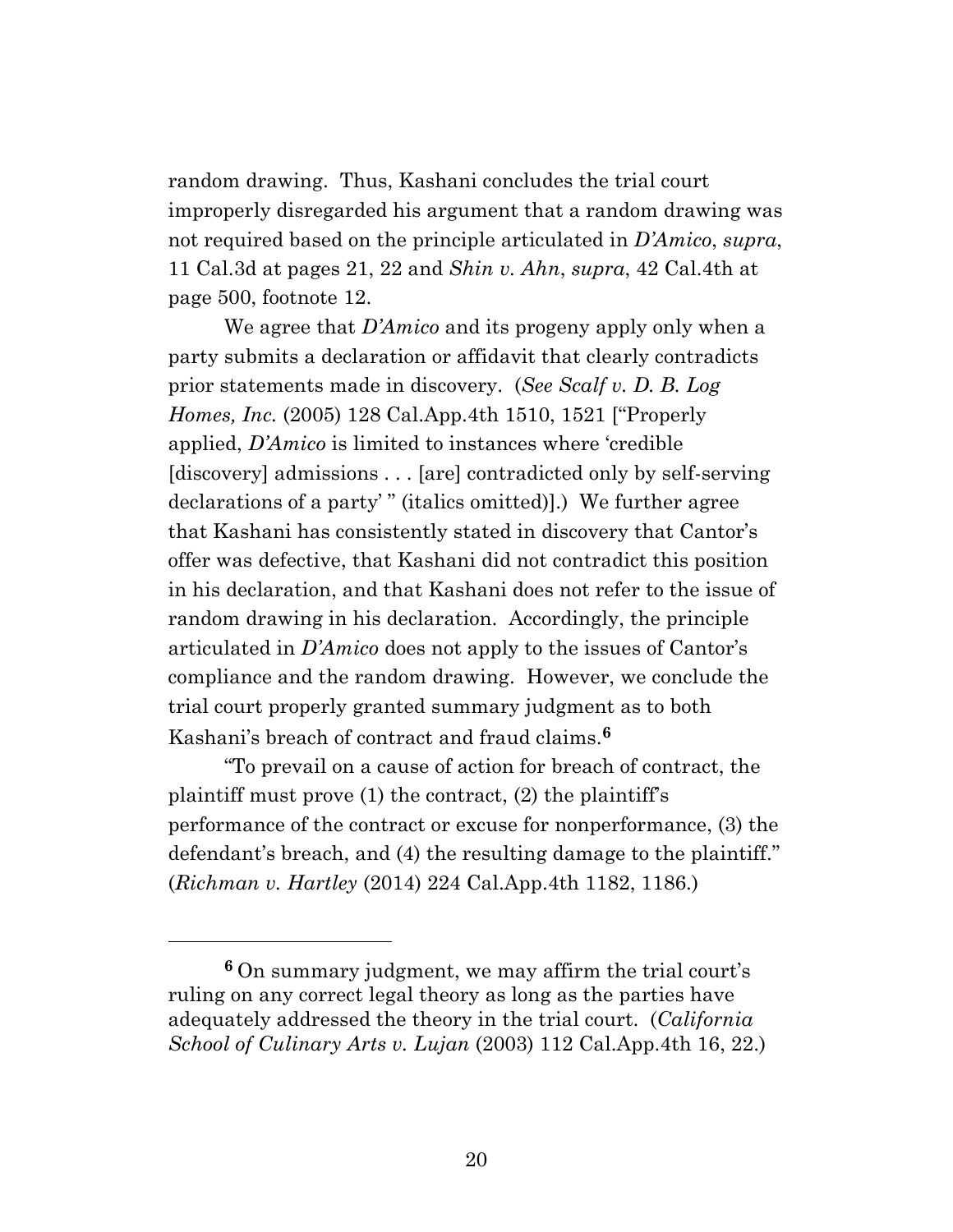Kashani cannot demonstrate the second element that he performed under the contract because the evidence supports only one conclusion: Kashani's offer did not comply with the CC&Rs.

Kashani admits in his interrogatory responses that his submission contained flaws. This concession is further supported by Kashani's failure to deny a request for admission that he did not cross out the name of the buyer Soltani Family Trust and his form interrogatory response explaining that he crossed out the *signature*, impliedly conceding he did not cross out each instance of the name of the buyer.

Kashani attempts to contradict his concession that his submission was flawed in paragraphs 6 and 7 of his declaration and exhibits 13 and 14 thereto by describing his correction to the *first page* of the purchase and sale agreement. We need not address whether these paragraphs may be properly disregarded pursuant to *D'Amico*. **<sup>7</sup>** Even if they are taken as true, Kashani's submission still failed to comply with the CC&Rs.

First, "any notice or communication . . . required by [the CC&Rs] shall be in writing." Kashani's written submission delivered to Gerowitz unequivocally modified the terms of the original purchase and sale agreement by stating that his sister would serve as his agent. He did not make any written correction to this submission to indicate a change in his position. Instead, he submitted this letter without modification on two more occasions to WHA on the night of May 22, 2014, despite having

**<sup>7</sup>** At the hearing on the motion for summary judgment, the trial court stated "For the most part I would probably overrule [WHA's] objections[, including to paragraphs 6 and 7 and exhibits 13 and 14]. I think that's what my ruling is."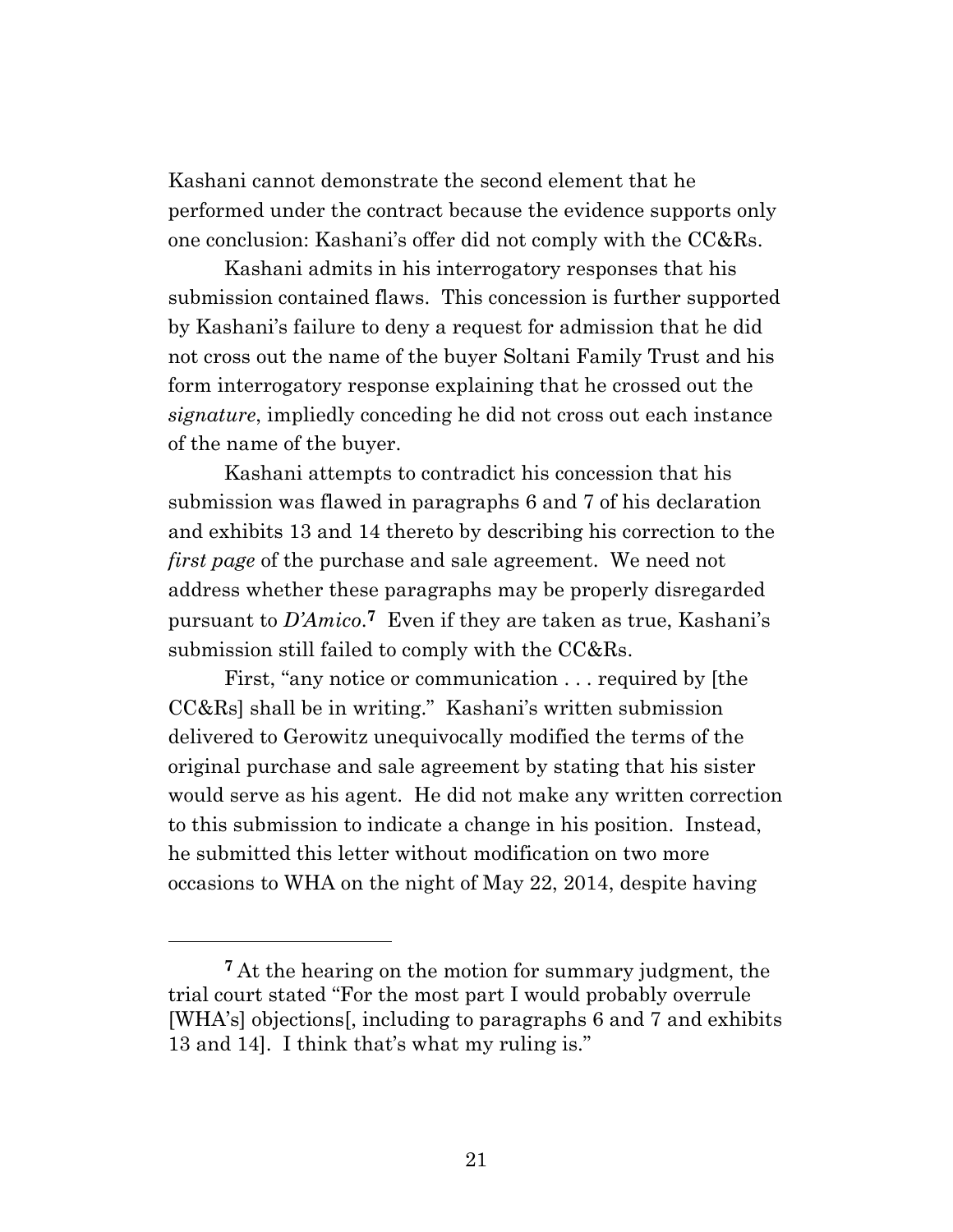been advised he must use Manns as his broker. Nor did Kashani correct, in writing, the 5:18 p.m. email from his sister to Gerowitz on which he was copied that stated he wanted his sister to serve as his agent. Nor did Kashani state in his 9:31 p.m. email that he agreed to having Manns act as his agent notwithstanding that he referred to Manns at least twice in that communication, complaining that she was not doing her job and would have to face the consequences.

At oral argument, Kashani contended that he did agree in writing to Manns acting as his agent. Kashani points to the first page of the purchase and sale agreement that indicates, among several other contract terms, that the buyer and seller agree to Coldwell Banker as their agent. He argued his re-submission of this page at 9:31 p.m. and 11:18 p.m. constitutes an agreement in writing to use Coldwell Banker as his agent. Kashani ignores, however, that at 9:31 p.m. and 11:18 p.m., he also submitted his cover letter in which he specifically sought to modify this term to use his sister as his agent. Indeed, on the issue of using Manns as his agent, his re-submission did not differ in any respect from his original written submission which was flawed in this respect.

Second, reasonable minds cannot differ that notwithstanding Kashani's single correction to the first page of the purchase and sale agreement, he still failed to cross out the name of the buyer in at least two more instances. **<sup>8</sup>** (*Ambriz v. Kelegian* (2007) 146 Cal.App.4th 1519 [acknowledging what may

**<sup>8</sup>** Specifically, Kashani did not cross out the name of the buyer for the Wood Destroying Pest Inspection and Allocation of Cost Addendum or for the "For Your Protection: Get a Home Inspection" form.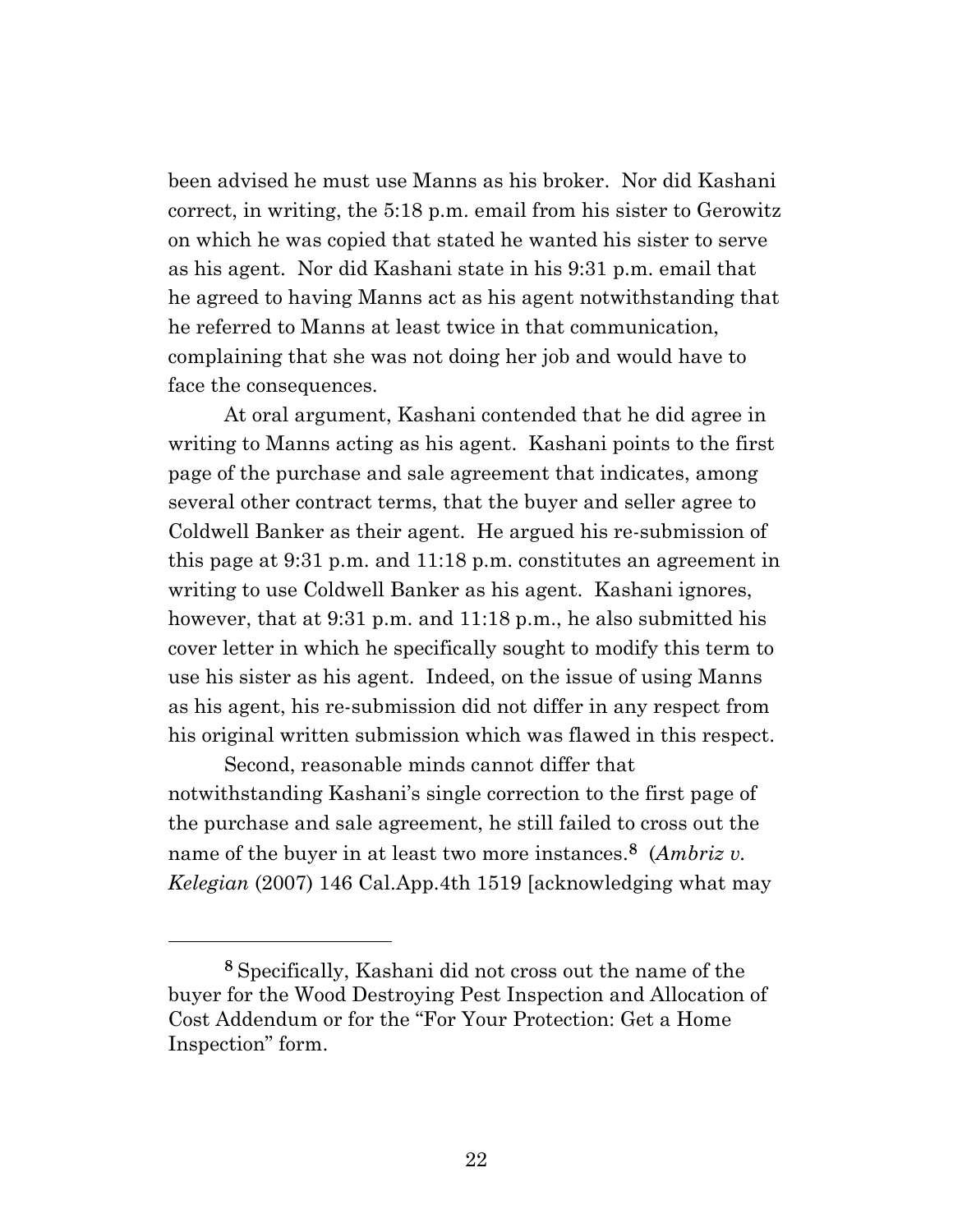ordinarily be a question of fact on summary judgment may be resolved as a matter of law when reasonable minds could not differ as to the legal effect of the evidence presented]). Indeed, Kashani impliedly concedes he did not cross out the buyer's name on these pages in his reply brief. Because Kashani has failed to identify a disputed issue of material fact as to his lack of compliance with the CC&Rs, whether Cantor's submission complied is moot.

# **C. The Trial Court Properly Granted Summary Judgment of Kashani's Cause of Action for Fraud**

Kashani alleged WHA made two misrepresentations. First, Gerowitz**<sup>9</sup>** told him how to exercise his right of first refusal. Second, Gerowitz told him that he was "in," which Kashani interpreted to mean that his offer was acceptable.**10** Kashani also alleges that had he known the truth, he would have corrected his submission.

As a preliminary matter, we note the parties' arguments relating to Kashani's fraud claim are underdeveloped and problematic. For example, given the nature of Kashani's fraud allegations, it logically follows that in order to prevail on his fraud claim, it must be presumed that Kashani's submission *did not* comply with the CC&Rs and, thus, he would have never been

**<sup>9</sup>** While Kashani contends in the general allegations of his first amended complaint that attorney Rabkin also advised him how to exercise his right of first refusal, in his cause of action for fraud, Kashani alleges that only Gerowitz made false statements.

**<sup>10</sup>** We observe that such a statement could have meant only that Kashani submitted his paperwork, sans deposit check, within the required time.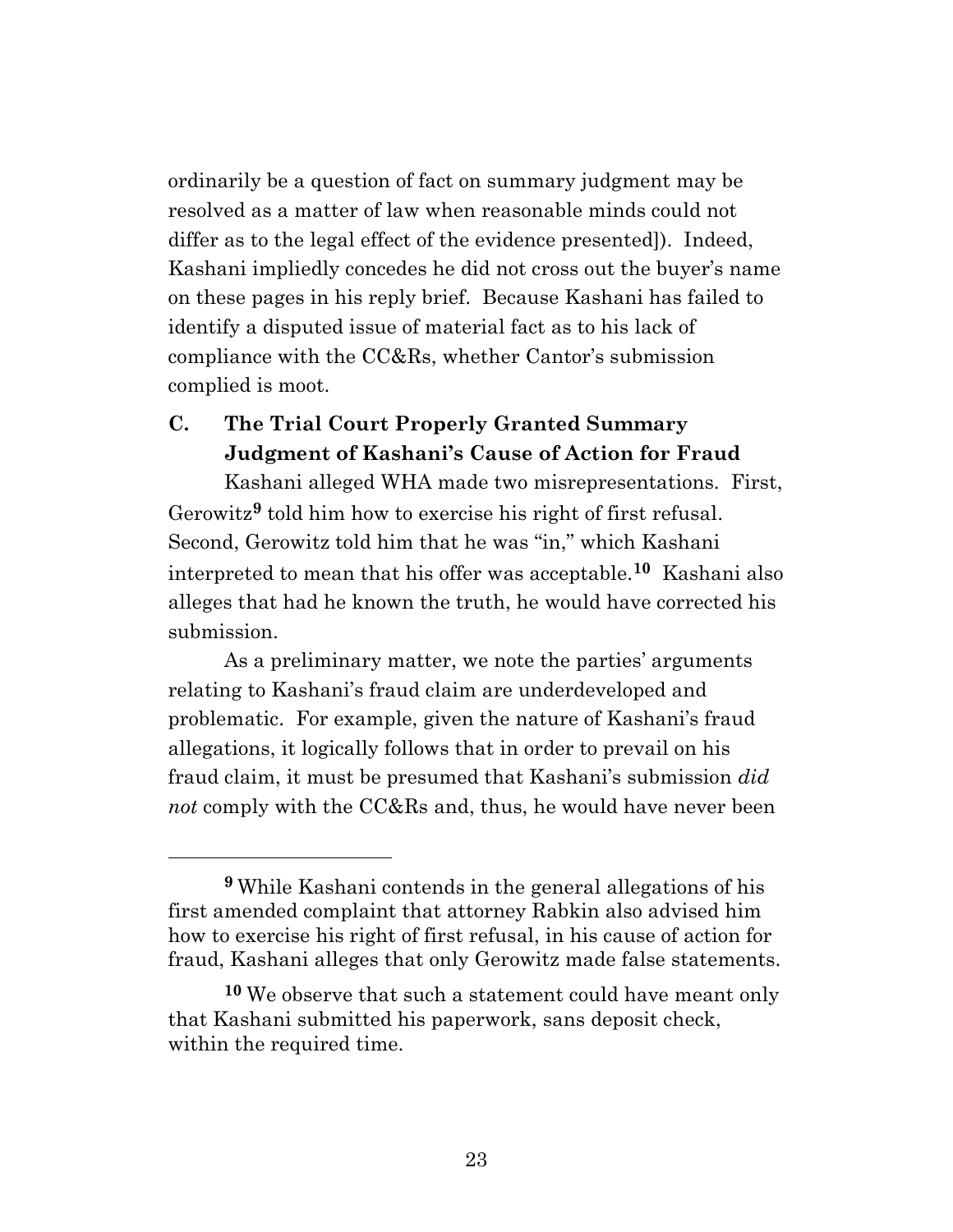eligible for a random drawing. However, neither Kashani nor WHA takes this position in their briefs, even as an argument in the alternative. Rather, Kashani and WHA advance the same arguments they made with respect to Kashani's breach of contract cause of action.

"[W]e 'must presume the judgment is correct, and the appellant bears the burden of demonstrating error.' [Citation.]" (*Tubbs v. Berkowitz* (2020) 47 Cal.App.5th 548, 554.) An appellant who does not develop arguments risks waiving them on appeal. (See *Nelson v. Avondale Homeowners Assn.* (2009) 172 Cal.App.4th 857, 862-863.) Even accepting Kashani's underdeveloped fraud arguments, however, we still conclude the trial court properly granted summary judgment because Kashani cannot demonstrate a dispute of material fact as to causation.

As to the first alleged fraudulent statement, it is unclear what Kashani contends is false. Kashani claims Gerowitz advised him, "simply cross out each instance in which the name of Soltan[i] Family Trust appeared on the [purchase and sale agreement], to write and initial [Kashani's] name next to each such instance, and then cross out the signature for Soltan<sup>[i]</sup> Family Trust at the end of the [purchase and sale agreement] and sign the [purchase and sale agreement] himself." As described above, however, Kashani did not follow these instructions because he failed to cross out the name of the buyer in at least two instances. Accordingly, Kashani cannot establish this statement was a substantial cause of his alleged damages.

As to the second alleged misrepresentation that Kashani was "in," we conclude Kashani cannot establish causation as a matter of law. "A plaintiff who has access to the necessary information and actually makes an independent investigation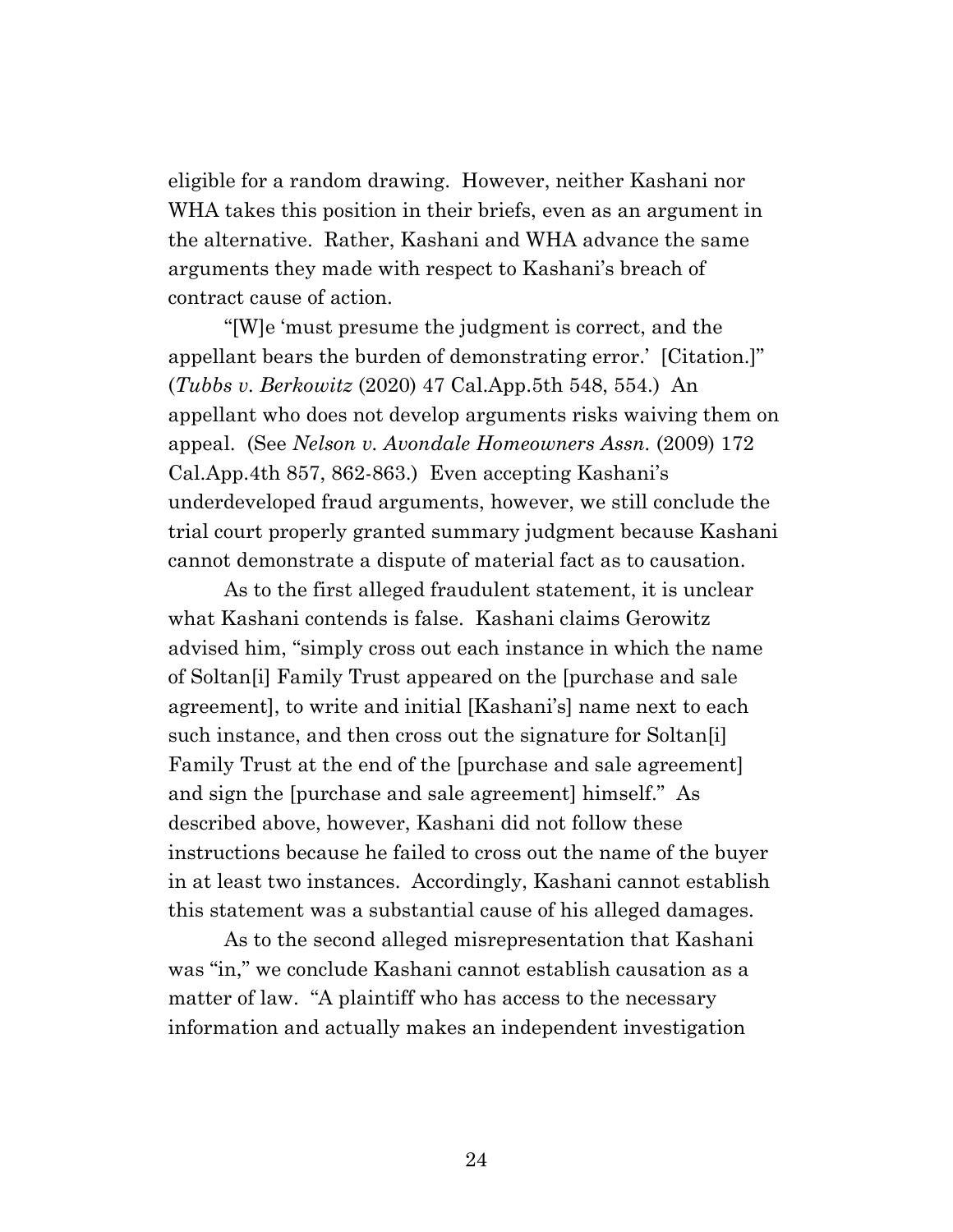that the defendant does not hinder will be charged with knowledge of the facts that reasonable diligence would have disclosed and cannot claim reliance on the representations." (5 Witkin, Summary of Cal. Law (11th ed. 2020) Torts, § 930.)

Here, Kashani admits that between the time that Gerowitz advised him that he was "in" and the time he delivered the deposit check several hours later, Kashani reviewed his submission and discovered a mistake. Kashani further admits facts that demonstrate he was a sophisticated party to the transaction: Kashani had been a real estate investor for 28 years and had purchased units at Wilshire House on two prior occasions through the right of first refusal procedure. Thus, there is no question that reasonable diligence would have revealed to him that his offer did not comply by both failing to agree unequivocally and in writing to use Manns as his agent and failing to cross out at least two instances of Soltani Family Trust and write in his own name. There is no evidence in the record that WHA hindered Kashani from exercising such diligence.

We also observe the record supports another reason to affirm the trial court's ruling as to the fraud cause of action. In its separate statement and by the evidence cited therein, WHA advances an argument that Gerowitz's alleged misrepresentations may not be attributed to WHA. Specifically, WHA contended that "WHA provided its attorney Michael Rabkin with the [r]ight of [f]irst [r]efusal offers from [Kashani] and Cantor for review to determine compliance with Section 17." In support of this fact, WHA cites Gerowitz's deposition testimony that she was not involved in the determination of whether the offers complied; that was for Rabkin to determine. In his response to WHA's separate statement, Kashani disputed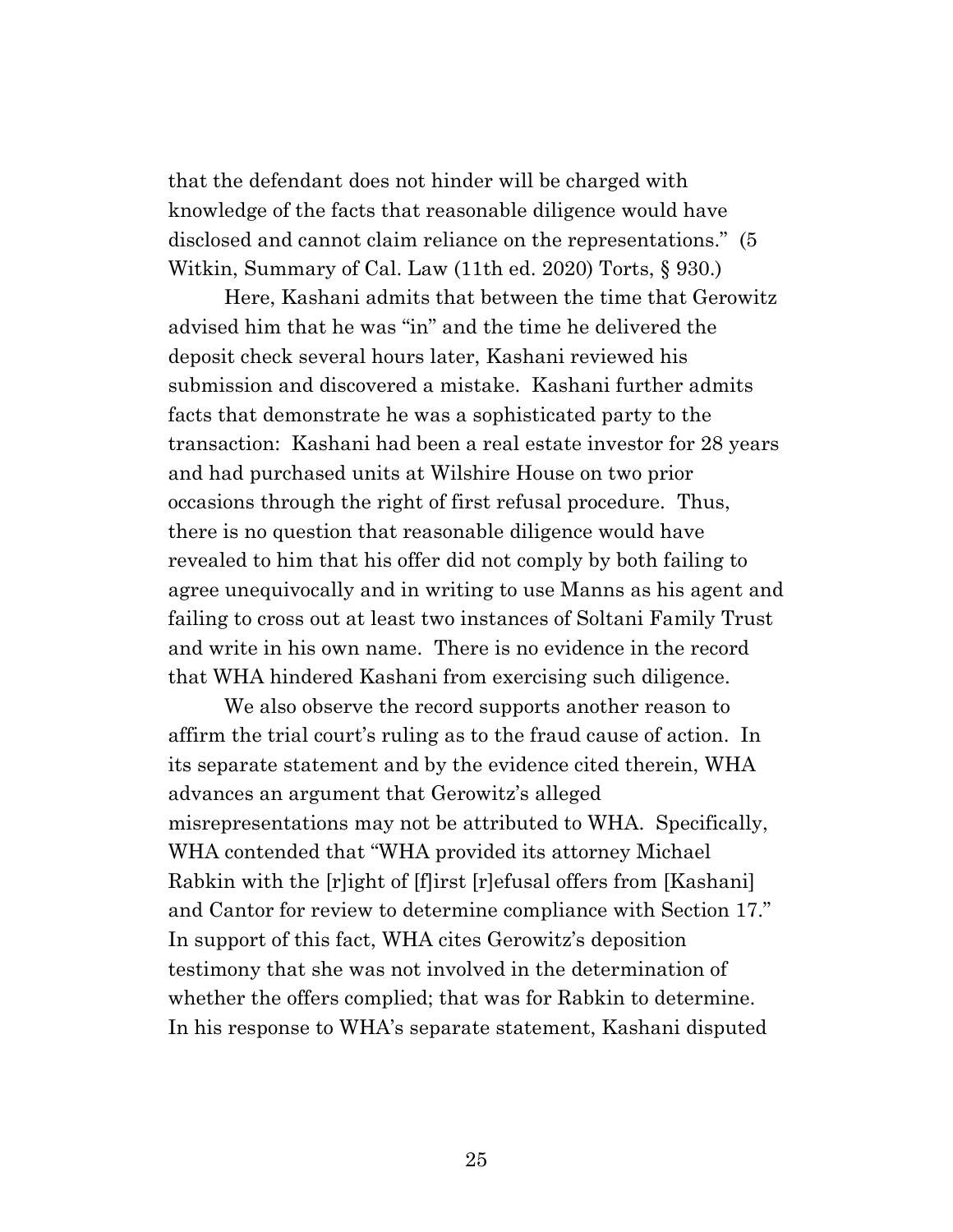this fact only on the basis that Gerowitz allegedly did not deliver his corrected first page of the purchase and sale agreement to Rabkin. He did not cite any evidence to contradict WHA's statement.

WHA also contends in another two facts that Kashani "does not allege that any WHA director made any false representations to him" and that Kashani "had no interaction with any WHA director regarding his offer." Kashani does not dispute that he did not speak directly with a director. Rather, to each of these facts, Kashani responds that Gerowitz was WHA's *agent*. But Kashani does not cite evidence sufficient to create a disputed issue of material fact that Gerowitz's statements were within the scope of her agency. At oral argument, Kashani argued the following evidence established agency: Gerowitz sent notice to the owners that they could exercise their right of first refusal; Gerowitz collected the submissions; Gerowitz knew to call Rabkin for advice as to how Kashani should complete his submission; and Gerowitz communicated to Kashani the determination that his offer did not comply with the CC&Rs. This evidence demonstrates only that Gerowitz acted in an administrative role for WHA. **11**

**<sup>11</sup>** Ostensible authority exists when a principal, "intentionally or by want of ordinary care, causes or allows a third person to believe the agent to possess." (Civ. Code, § 2317.) While a person may act as an agent for certain purposes, he may not have authority to act as the principal's agent for others. (See Rest.3d Agency, § 1.01, com. a ["Agents who lack authority to bind their principals to contracts nevertheless often have authority to negotiate or *to transmit or receive information on their behalf*" (italics added)].)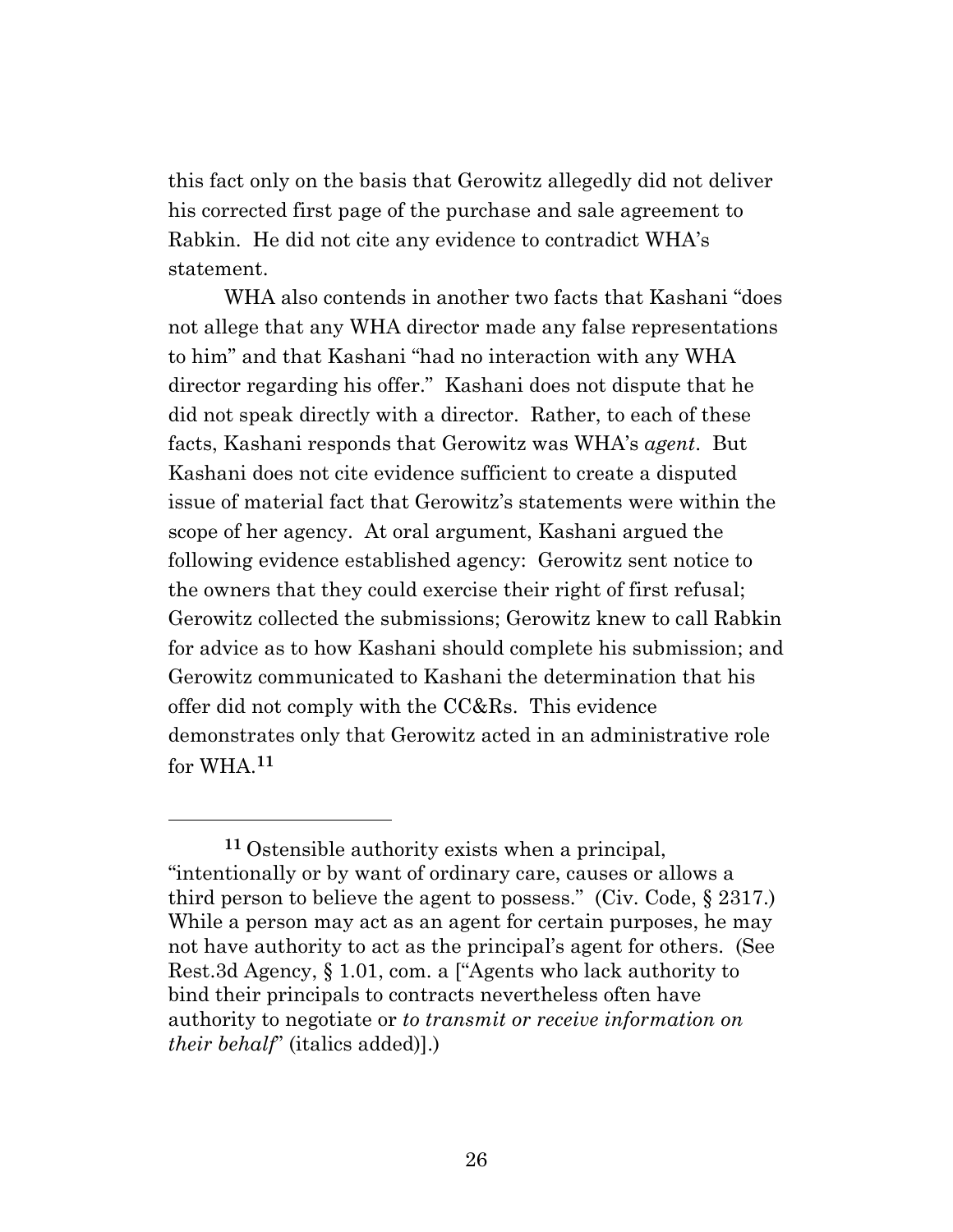Moreover, the evidence in the record establishes that advising Kashani whether his offer complied with the CC&Rs was not within the scope of Gerowitz's agency.**12** During her deposition, Gerowitz unwaveringly testified that she was not involved in the determination of whether the right of first refusal submissions complied with the CC&Rs. Rather, Rabkin was tasked with deciding whether the submissions complied with the CC&Rs. WHA's May 7, 2014 notice, signed by Gerowitz, supports this description of Gerowitz's duties: it advised its recipients of their opportunity to exercise their right of first refusal and directed them to *refer to the CC&Rs* for additional information.

Also, Kashani acknowledges that when he asked Gerowitz how to exercise the right of first refusal, she did not answer the question by herself. Rather, she contacted WHA's attorney, Rabkin, to provide that information directly to Kashani, thereby indicating to Kashani that such knowledge was not within her purview. Indeed, she emailed Rabkin that she needed Kashani to hear the rules directly from him and told Kashani "a couple of times that [she] was unable to assist him in filling it out."

Further, as described above, Kashani concedes that even though Gerowitz reviewed his submission, he thereafter identified an error on the first page of the purchase and sale agreement while preparing the deposit check. To the extent he actually believed at the time that Gerowitz's representations

**<sup>12</sup>** The existence or scope of an agency relationship is ordinarily a question of fact. However, "summary judgment is appropriate where, as here, the evidence is undisputed and susceptible of but a single inference." (*Universal Bank v. Lawyers Title Ins. Corp.* (1997) 62 Cal.App.4th 1062, 1066; see *Magnecomp Corp. v. Athene Co.* (1989) 209 Cal.App.3d 526, 536.)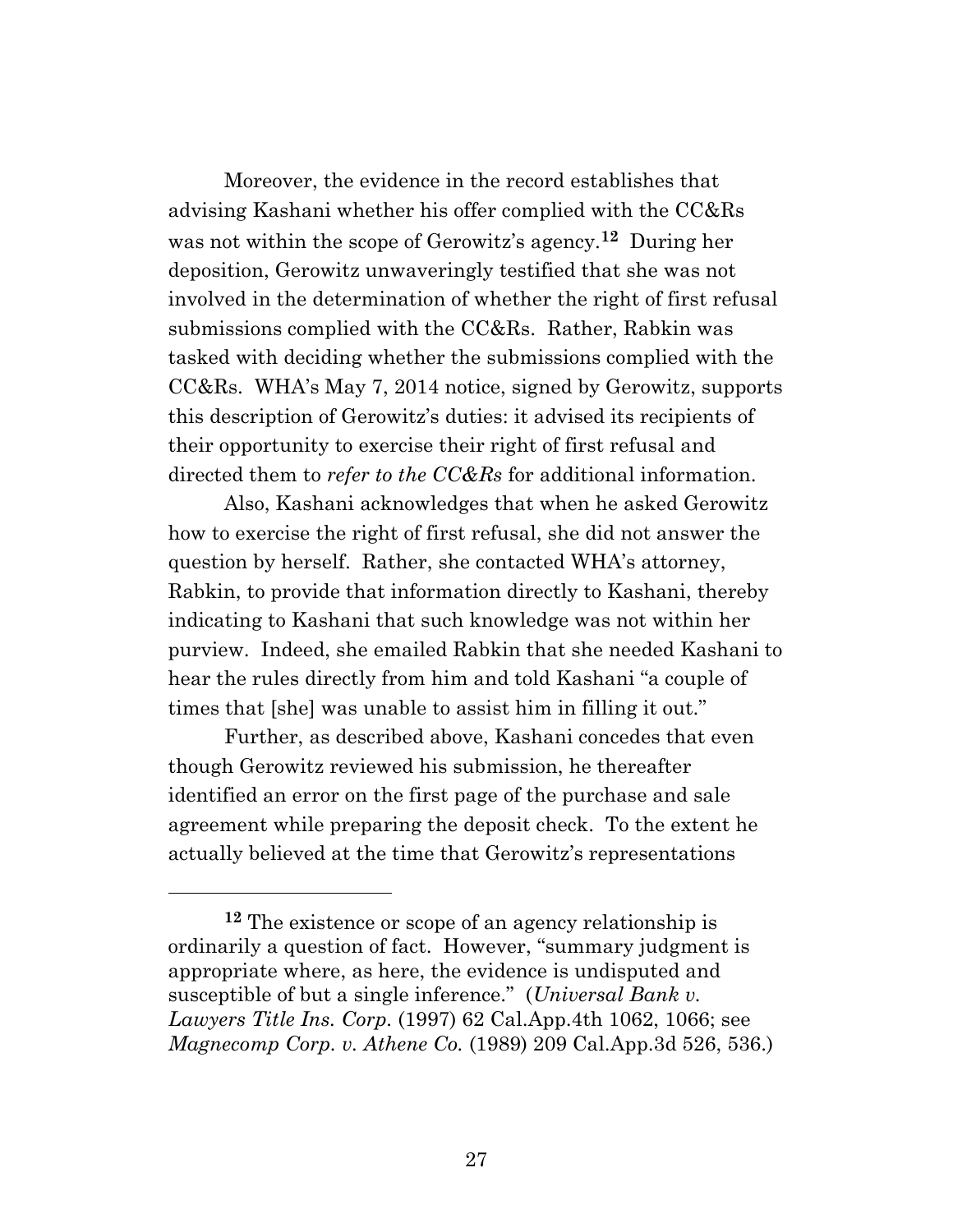were made in the scope of her agency, the discovery of this error—in addition to the other facts stated above—render it unreasonable for him to have believed so.

Given our ruling, Kashani's argument that he may seek nominal damages is moot as is WHA's argument that the business judgment rule or reliance on advice of its attorney shields it from liability.

## **D. The Trial Court Did Not Abuse Its Discretion in Awarding Certain Attorneys' Fees and Costs**

Although Kashani appeals from only the trial court's October 17, 2018 judgment, we have jurisdiction to consider the trial court's later award of specific amounts of attorneys' fees and costs except for costs awarded as a result of WHA's Code of Civil Procedure section 998 offer to compromise. " '[W]hen a judgment awards costs and fees to a prevailing party and provides for the later determination of the amounts, the notice of appeal subsumes any later order setting the amounts of the award.' " (*Pfeifer v. John Crane, Inc.* (2013) 220 Cal.App.4th 1270, 1316, quoting *Grant v. List & Lathrop* (1992) 2 Cal.App.4th 993, 998.) "[T]he determination of the amount of the award is 'not a collateral matter unrelated to the judgment's validity and finality,' but 'in essence defines the scope of the judgment itself.' [Citation.]" (*Pfeifer*, *supra*, at pp. 1316-1317.) However, " '[a]n award of expert witness fees pursuant to [Code of Civil Procedure] section 998 is not incidental to the judgment but is instead a separately litigated issue. [Citation.] Prevailing parties do not recover their expert witness fees as a matter of right. When the opposing party has rejected a settlement offer and fails to obtain a more favorable judgment, the trial court may, in its discretion, make an award of expert witness fees.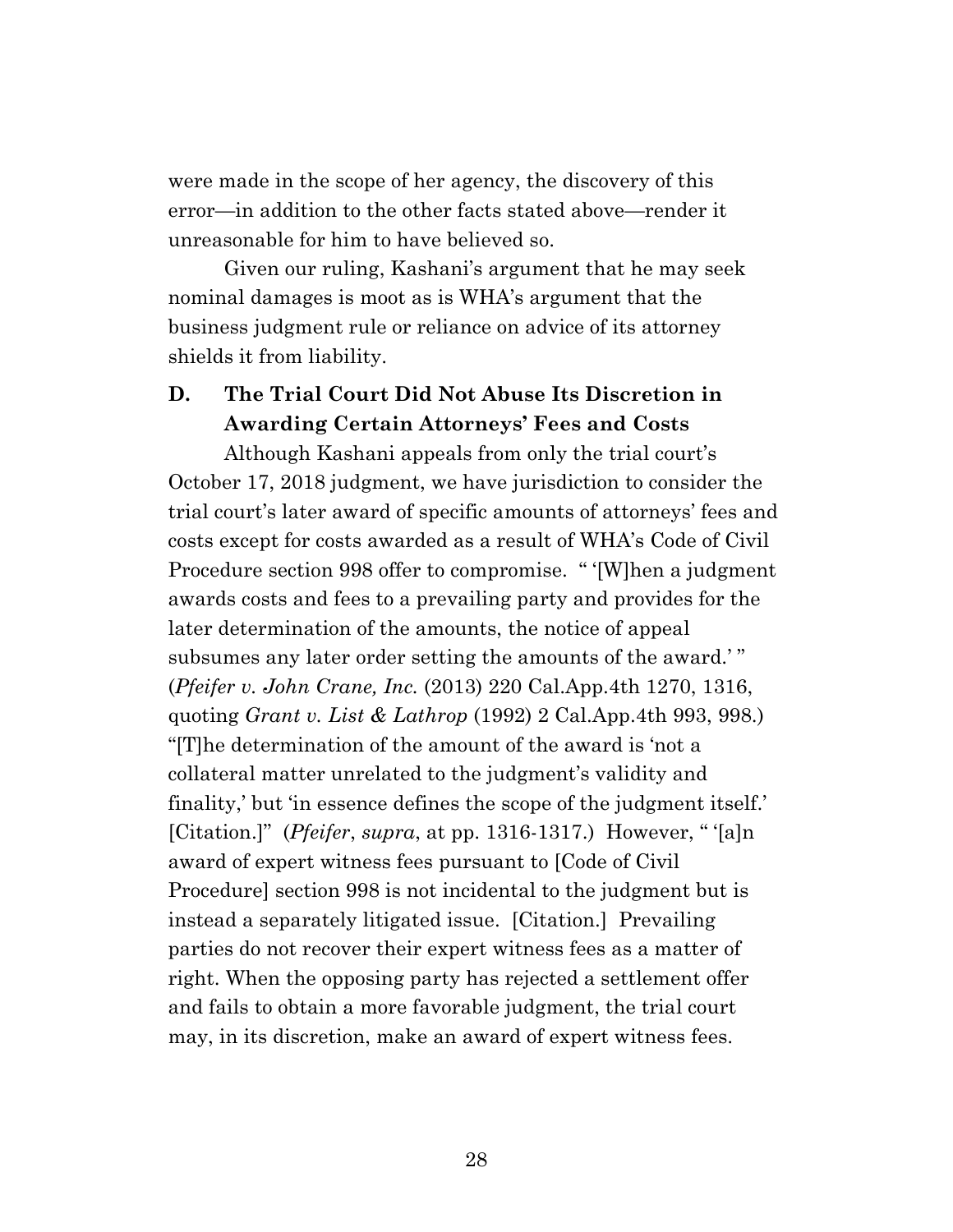[Citation.] . . . Because expert witness fees are not incidental to the judgment, the propriety of a postjudgment award of expert witness fees cannot be reviewed on an appeal from the judgment.' [Citation.]" (*Id*. at p. 1317, quoting *Fish v. Guevara* (1993) 12 Cal.App.4th 142, 148.)

Kashani contends the trial court abused its discretion in awarding certain attorneys' fees and costs. "An abuse of discretion is shown when the award shocks the conscience or is not supported by the evidence." (*Jones v. Union Bank of California* (2005) 127 Cal.App.4th 542, 549-550.) Kashani argues the award for fees should be reduced by \$30,924 for (1) billings for attending depositions that did not take place; (2) billings for trial preparation after the motions for summary judgment was granted; (3) billings for services rendered regarding other defendants; and (4) billings that were not adequately described.

WHA contends that the trial court reflected its consideration of these concerns in reducing the award for attorneys' fees by \$18,500. We agree. The trial court's ruling states it heard argument relating to Kashani's concerns, reviewed the parties' briefs, and reduced the attorneys' fees award by \$18,500. Based upon our review, the billings relating to attending depositions "that did not take place" totaled \$8,000; billings relating to trial preparation after the grant of summary judgment totaled approximately \$2,000; and fees in the third and fourth categories are not clearly only for the benefit of other defendants and are not necessarily inadequately described. Accordingly, we find the trial court did not abuse its discretion in awarding attorneys' fees in the amount of \$180,442.

Kashani also contends the trial court should not have awarded costs for certain filing fees, messenger costs, telephonic